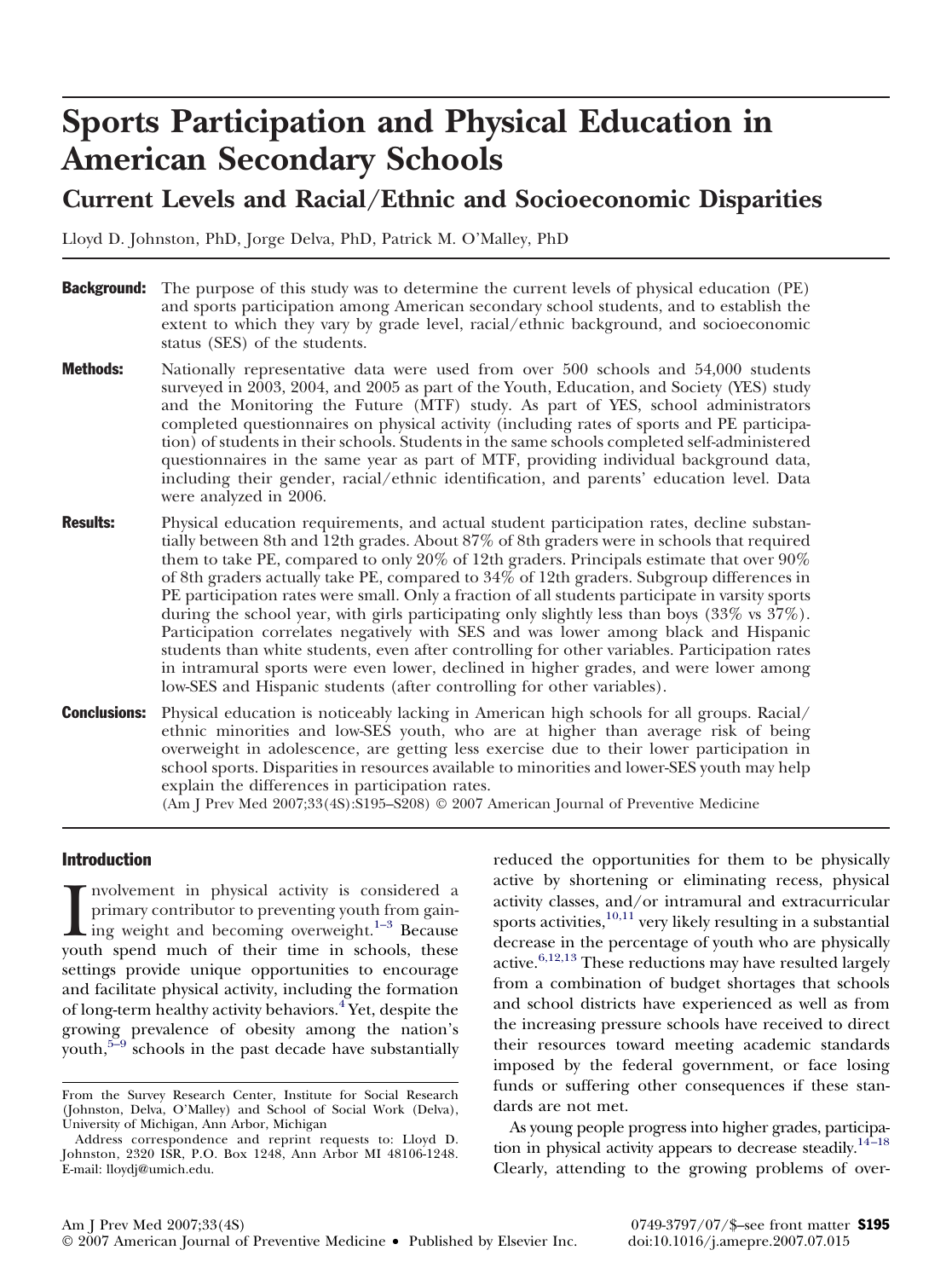weight and obesity among youth has become a growing challenge facing today's schools and communities. Consistent with the burden of disease falling on racial/ ethnic minorities and on economically disadvantaged populations,[19,20](#page-12-0) there is an overrepresentation of overweight and obese youth among some racial and ethnic minority youth (e.g., African-American females and Hispanic males) and among youth of lower-socioeconomic backgrounds.<sup>[5,7,9,21–24](#page-12-0)</sup> In light of these concerns, and in order to inform policy, it is important to examine and track what the nation's schools are doing to facilitate youth participation in physical education classes and in athletic activities. Specifically, the purpose of this study was to examine the extent to which students are engaged in physical activities provided by their schools and to examine how their levels of participation vary by grade level, racial/ethnic background, and socioeconomic status (SES). Gender differences in sports participation are also examined.

# Methods

## **Samples and Survey Methods**

Data from two studies were utilized—Monitoring the Future (MTF) and Youth, Education, and Society (YES). MTF provides annual surveys of nationally representative samples of 8th-, 10th-, and 12th-grade students located in an average of 410 public and private schools; each school participates for two consecutive years. In YES, administrators in schools that are in the half-sample of schools cycling out of the MTF survey each year (about 205 per year) are asked to complete a lengthy questionnaire describing school policies and programs related to various health issues, including physical education, food services, and substance use. Each such halfsample was a nationally representative replicate sample. Data were analyzed in 2006.

**Monitoring the Future design and methods.** The design and methods for the MTF project are summarized briefly here; a detailed description is available elsewhere.<sup>25</sup> At each of three grade levels (8th, 10th, 12th), an independent sample was drawn using a multistage sampling design to obtain nationally representative samples of students in each grade from the 48 contiguous states. The stratified random sampling procedure involves three stages<sup>26</sup>: (1) geographic regions are selected, (2) schools are selected within regions with probability proportional to the estimated number of students in the target grade, and (3) students are selected within schools, usually by means of randomly selecting whole classrooms. Between 42,000 and 49,000 students make up the full sample each year across grades. Sample weights are assigned to each student to take into account the variations in selection probabilities that occur at all stages of the sampling procedures. Participating students complete a self-administered questionnaire during a normal class period.

For the current study, the student data included grade level and the self-reported gender, racial/ethnic background, and parental education (a proxy for SES). Gender was measured by the question, What is your sex? Racial/ethnic background was measured by the item, How do you describe yourself? Students were coded as being of white, black, Hispanic, or other background. There were insufficient cases for other racial/ethnic groups to make reliable estimates. Parent education was defined as an average of father's and mother's educational attainment (with one missing data case permitted). The measures were: completed grade school or less, some high school, completed high school, some college, completed college, and graduate or professional school after college. Parent education was utilized as a proxy for SES. (Parent education was chosen as a measure of SES because students are generally unable to provide accurate information on family income and because it has been found to be valid in large-scale surveys when compared to other measures of  $SES<sup>27</sup>$  Grade refers to the grade in which the student was enrolled: 8th, 10th, or 12th. In this paper, the 10th- and 12th-grade students are sometimes referred to as high school students and 8th graders as middle school students. Region and urbanicity are derived from the sampling data from which the school was drawn. Four regions of the country are distinguished (Northeast, North Central, South, and West) based on United States Census Bureau classifications. Three levels of population density are coded (large metropolitan statistical areas [MSAs], corresponding to the sixteen largest cities; other metropolitan statistical areas, corresponding to other cities as defined by the Census Bureau; and non-MSAs, corresponding to all other areas).

**Youth, Education, and Society design and methods.** The half-samples of nationally representative schools that were cycling out of the MTF study in 2003, 2004, and 2005 made up the target sample for the current study. School administrators were asked to complete a self-administered questionnaire that contained, among other things, questions related to student participation rates in physical education (PE) classes, varsity sports, intramural sports, and walking or bicycling to and from school. For some of the questions it was recommended that a person other than the school administrator (e.g., health counselor) answer those sections if they were more likely to know the information. Over 85% of respondents were school administrators (e.g., mostly school principals, but also some vice-principals) followed by teachers and other school personnel.

The combined number of secondary schools that participated in the YES nationwide surveys in 2003–2005 was 509, reflecting a combined response rate from school administrators of 83.2%. School and student data were available on the variables of relevance to the present analyses from over 54,000 student respondents surveyed in the same years in those schools. The racial/ethnic composition of the resulting student samples was 67% white, 12% black, 10% Hispanic, and 11% from other racial/ethnic backgrounds. Female students make up 51.6% of the combined samples [\(Table 1\)](#page-2-0).

The primary data for this study include the answers to questions on physical activity. First, respondents (most of whom were principals) were asked whether students in the target grade surveyed in the school (8th, 10th, or 12th) were required to take physical education, followed by the question, About what percent of students in [target] grade actually took a PE class in [target] grade? For those students who take PE, the respondents were asked how many days a week the students participated in PE. The duration of a PE class in minutes was asked, permitting a calculation of the total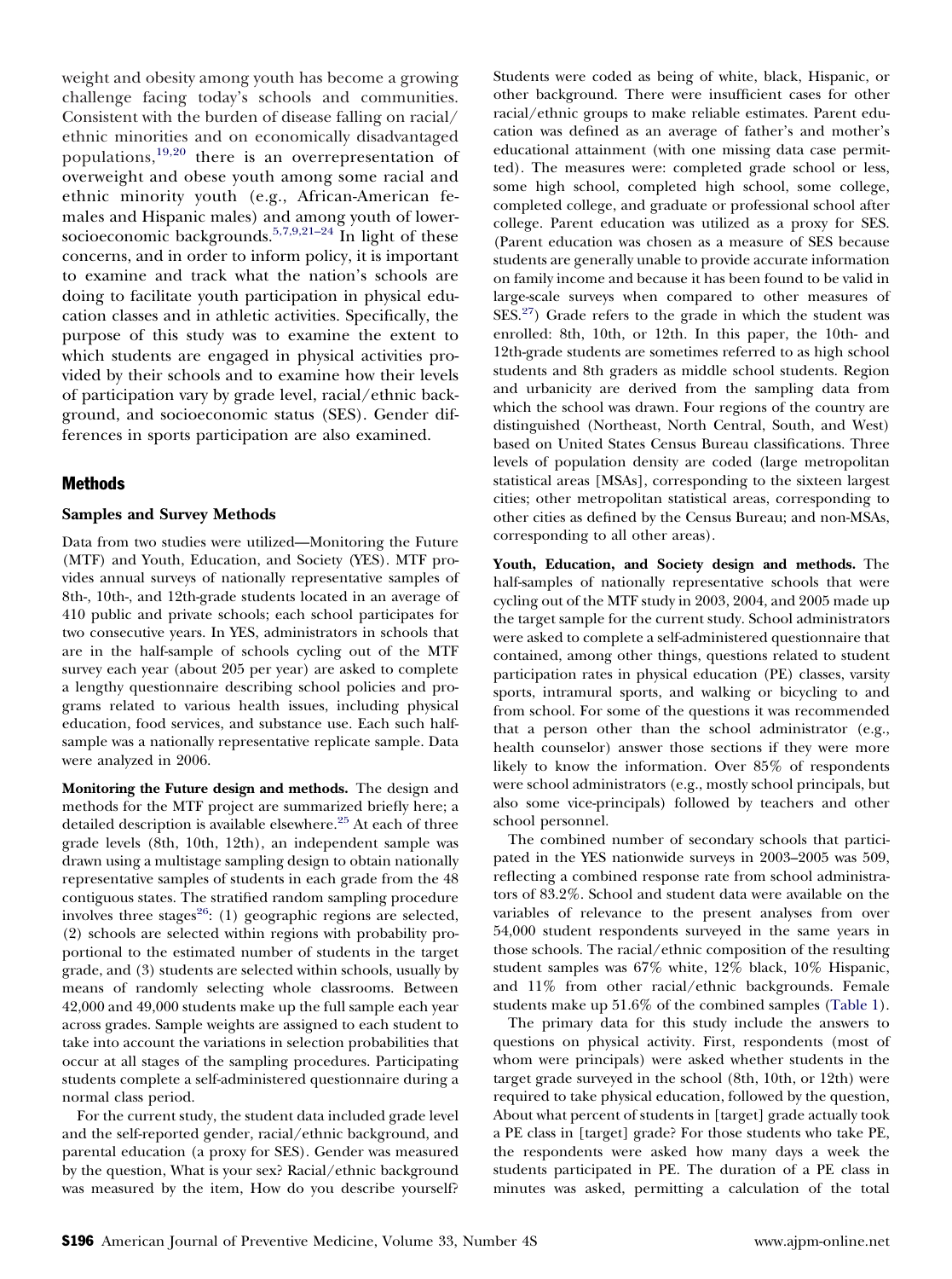<span id="page-2-0"></span>

| <b>Table 1.</b> Weighted sample sizes and percentage |  |  |  |
|------------------------------------------------------|--|--|--|
| distributions on student characteristics, by grade:  |  |  |  |
| 2003-2005                                            |  |  |  |

| Demographic    |        |        |        |        |
|----------------|--------|--------|--------|--------|
| characteristic | 8th    | 10th   | 12th   | Total  |
| Total          | 19,225 | 18,933 | 16,027 | 54,185 |
| Gender         |        |        |        |        |
| Male           | 48.7   | 48.8   | 47.7   | 48.4   |
| Female         | 51.3   | 51.2   | 52.3   | 51.6   |
| Race/ethnicity |        |        |        |        |
| White          | 65.4   | 64.9   | 72.4   | 67.3   |
| <b>Black</b>   | 11.9   | 14.7   | 10.5   | 12.4   |
| Hispanic       | 9.4    | 10.7   | 8.8    | 9.7    |
| Other          | 13.3   | 9.7    | 8.3    | 10.6   |
| <b>SES</b>     |        |        |        |        |
| (Low)<br>1     | 7.6    | 8.1    | 7.2    | 7.7    |
|                | 22.5   | 22.1   | 24.1   | 22.8   |
| $\frac{2}{3}$  | 24.6   | 27.0   | 29.2   | 26.8   |
| $\overline{4}$ | 28.8   | 27.8   | 25.8   | 27.6   |
| 5<br>(High)    | 16.5   | 15.0   | 13.7   | 15.1   |
| Urbanicity     |        |        |        |        |
| Large MSA      | 30.6   | 25.6   | 27.0   | 27.8   |
| Other MSA      | 43.7   | 52.5   | 46.7   | 47.7   |
| Non-MSA        | 25.7   | 21.9   | 26.3   | 24.5   |
| <b>Region</b>  |        |        |        |        |
| Northeast      | 19.3   | 16.6   | 18.8   | 18.2   |
| North Central  | 24.7   | 28.3   | 27.0   | 26.6   |
| South          | 36.0   | 34.9   | 37.4   | 36.0   |
| West           | 20.0   | 20.2   | 16.8   | 19.2   |

MSA, metropolitan statistical area; SES, socioeconomic status.

number of minutes per week a student would spend in PE. Rates of student participation in both varsity and intramural sports at the school were also determined. Respondents were asked to write in the approximate percentages of boys and girls, separately, who participated during the school year in (1) interscholastic or varsity sports and (2) intramural sports or physical activity clubs. An additional question, also with an open-ended response, asked, About what percent of [target] grade students would you estimate walk or bike from home to school on an average school day? Finally, a yes–no question was asked about whether the school gives [target]-grade physical fitness tests, and if it does, what groups of students were tested. The answer alternatives to the latter part were: All [target]-grade students are tested, Only [target]-grade students who take PE are tested, and Other, please explain. If the school does give physical fitness tests, the respondent was asked to answer a yes–no question about whether the parents or guardians of the tested students were provided with the results. (Note that only the questions about interscholastic and intramural sports involve separate estimates for boys and girls.)

# **Data Analysis**

A major analytic objective was to determine differences in the proportion of students participating in various physical activities by comparing (1) middle schools versus high schools, (2) different racial/ethnic groups, and (3) different socioeconomic levels as indicated by level of parental education. The distribution (percents and means) of these variables was compared between grades and across racial/ ethnic and socioeconomic status groups. Chi-square and t-test statistics were used to determine if the percents and means, respectively, varied according to the students' grade level. Pair-wise comparison tests were also run to see if these variables differ among white, black, and Hispanic youth. While percentages and means for students identified in the "other" racial/ethnic category are presented for completeness, they were not included in the inferential analyses because it was a catch-all category that included very different population groups, which substantially limited the conclusions that could be drawn.

Ordinary least squares regression analysis was used to determine the extent to which a linear association existed between each of the dependent variables and the five-category measure of parents' education. The full set of dependent variables is provided in [Table 2.](#page-3-0) All analyses include weighted data and take into account design effects in calculating variance estimates using Stata version 8.0.

The association of gender, race/ethnicity, SES, and grade was also examined, while controlling for urbanicity and region, with each of the following three dependent variables: (1) the mean time (in minutes) each student spent in PE classes per week, (2) the mean percentage of students who participated in interscholastic or varsity sports during the year, and (3) the mean percentage of students who participated in intramural sports or physical activity clubs during the year. Three models were tested for each of these analyses. The first shows the bivariate association between each characteristic and the dependent variables (Model 1). In the second, gender, race/ethnicity, SES, and grade level were simultaneously entered into the regression analysis. In the third, region of the country and urbanicity were added into the regression analysis. As is the case with all of the analyses, these include weighted data (using weights that take into account any unequal selection probabilities at any stage of sampling) and design effects in calculating variance estimates using Stata version 8.0.

# **Results**

# **Total and By Grade**

**Physical education.** The requirement that students take PE drops sharply between 8th and 12th grades. In 8th grade, 87% of students attend schools that require PE in that grade; this rate falls to 47% in 10th grade ( $p<0.05$ ) and to 20% by 12th grade ( $p<0.05$ , [Table 2\)](#page-3-0). The mean percentage of students in each grade who were estimated to take PE also decreased significantly with grade  $(p<0.05)$ , from nearly all  $(91\%)$  in 8th grade to less than two thirds (62%) in 10th grade, to one third (34%) by 12th grade. The mean number of days per week that students have PE, among those who took PE classes, differ very little by grade; however, there was some difference between 8th (3.8 days/week) and 10th graders  $(4.2 \text{ days}/\text{week}, \cancel{p}<0.05)$ , but not between 8th and 12th (3.9 days/week) or 10th and 12th grades [\(Table 2\)](#page-3-0). Primarily because of their differential participation rates, the mean number of days per week that students take PE in all schools (not just those with a PE requirement) differ significantly across the three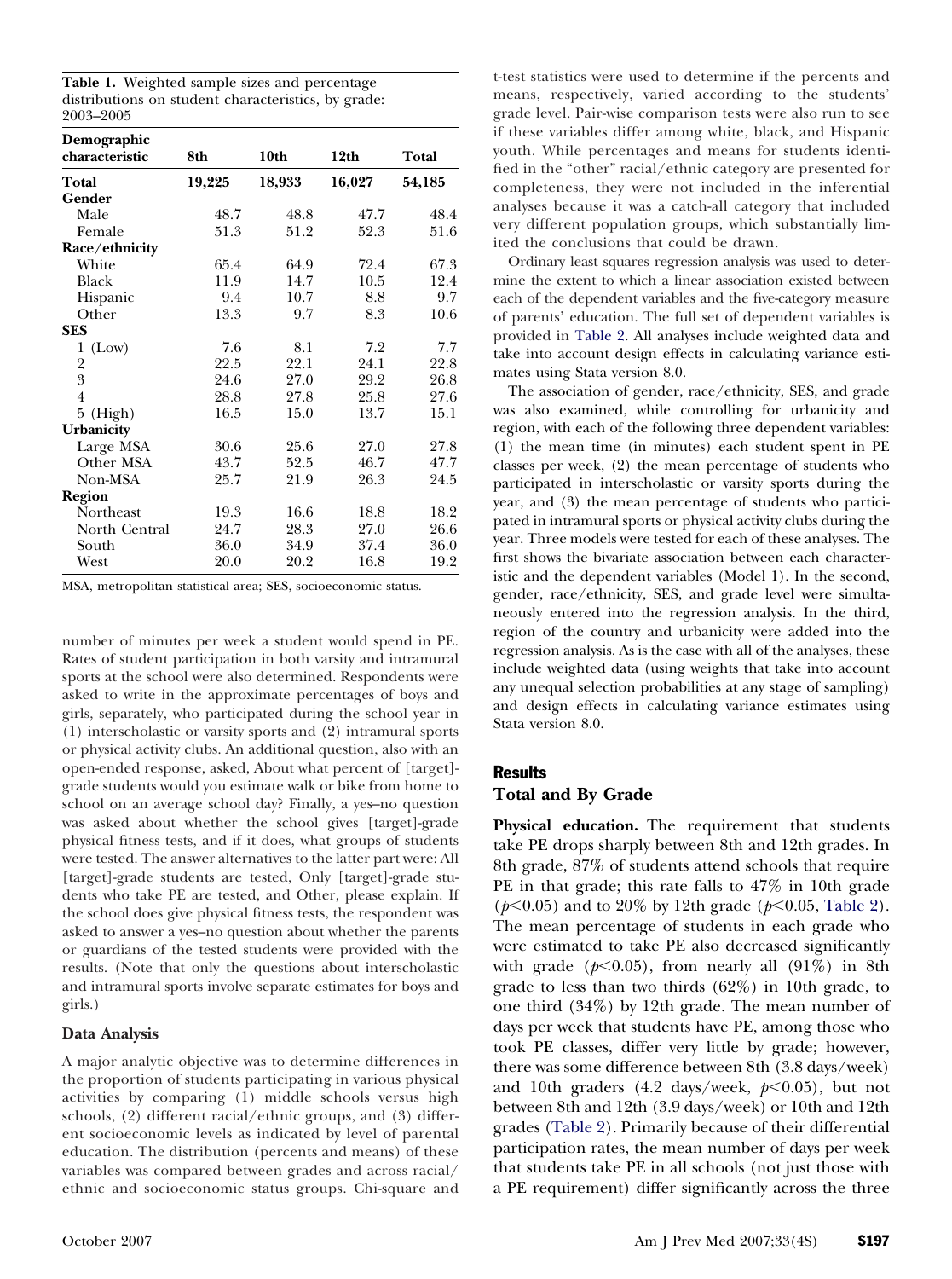<span id="page-3-0"></span>**Table 2.** Physical education (PE) and other physical activities in all schools, and by grade level: 2003–2005

|                                                                                                                                          | Total  | 8th    | 10 <sub>th</sub> | 12 <sub>th</sub> | Sig. grade level<br>comparisons |
|------------------------------------------------------------------------------------------------------------------------------------------|--------|--------|------------------|------------------|---------------------------------|
| Approx N schools                                                                                                                         | 504    | 186    | 166              | 152              |                                 |
| Approx N students                                                                                                                        | 54,185 | 19,225 | 18,933           | 16,027           |                                 |
| PE participation                                                                                                                         |        |        |                  |                  |                                 |
| Percentage of students in each grade in schools that require PE<br>in that grade                                                         | 53.2   | 86.6   | 47.4             |                  | 20.1 8v10, 8v12, 10v12          |
| Mean % of students in each grade that take PE                                                                                            | 64.5   | 91.3   | 62.9             |                  | 34.1 8v10, 8v12, 10v12          |
| Mean number of days/week students have PE, among those<br>who take PE in each grade                                                      | 4.0    | 3.8    | 4.2              |                  | 3.9 8v10                        |
| Mean number of days/week that students in each grade have<br>PE in all schools                                                           | 2.6    | 3.5    | 2.7              |                  | 1.4 8v10, 8v12, 10v12           |
| Mean length of PE classes (in minutes) in each grade <sup>a</sup>                                                                        | 56.6   | 50.8   | 60.1             |                  | 59.5 8v10, 8v12                 |
| Mean time students in all schools spend in PE classes<br>(in minutes) per week <sup>a</sup>                                              | 145.0  | 172.3  | 163.9            |                  | 88.6 8v12, 10v12                |
| Varsity and intramural sports participation                                                                                              |        |        |                  |                  |                                 |
| Mean % of boys who participate in interscholastic or varsity<br>sports                                                                   | 37.4   | 36.8   | 38.6             | 36.6             |                                 |
| Mean % of girls who participate in interscholastic or varsity<br>sports                                                                  | 33.3   | 33.5   | 33.8             | 32.4             |                                 |
| Mean % of boys who participate in intramural sports or physical<br>activity clubs                                                        | 19.2   | 24.0   | 16.9             |                  | 15.8 8v12                       |
| Mean % of girls who participate in intramural sports or physical<br>activity clubs                                                       | 16.4   | 20.5   | 14.9             |                  | 13.3 8v12                       |
| Walking or biking to school                                                                                                              |        |        |                  |                  |                                 |
| Mean % of students who walk or bike from home to school on<br>an average school day                                                      | 13.7   | 20.1   | 12.7             |                  | 7.3 8v10, 8v12, 10v12           |
| <b>Physical fitness tests</b>                                                                                                            |        |        |                  |                  |                                 |
| Percentage of students who attend schools that provide physical<br>fitness tests to at least some students <sup>a</sup>                  | 46.5   | 63.8   | 47.3             |                  | 24.5 8v10, 8v12, 10v12          |
| Percentage of students in schools in which at least some parents<br>are provided with the results of physical fitness tests <sup>a</sup> | 25.5   | 39.6   | 22.0             |                  | 12.4 8v10, 8v12                 |

*Note:* Between-grade differences are indicated in the column "Sig. Grade Level Comparison" by noting the particular grades that differ on the particular variable with a minimum significance level of  $p<0.05$ .

These questions were asked only in 2004 and 2005, thus the sample sizes are about one third less than the numbers shown.

grades. The average number of days per week that 8th, 10th, and 12th graders have PE was 3.5, 2.7, and 1.4, respectively. For those taking PE, there was also a significant difference among grades in the mean length of an average PE class, this time with shorter classes in middle school; there were significant differences between 8th (50.8 minutes) and 10th (60.1 minutes) grades and between 8th and 12th (59.5 minutes) grades (Table 2). Overall, the average time that American students spend in PE classes (in minutes per week) drops by about half as they pass through secondary school, from 172 minutes in 8th grade to 164 minutes in 10th, down to 89 minutes by 12th grade (the overall drop being significant at  $p<0.001$ , Table 2).

**Sports participation.** No significant difference was found between grade levels in the percentage of boys or girls who were estimated to participate in interscholastic or varsity sports. Overall, respondents estimate that 37.4% of boys and 33.3% of girls in these three grades of secondary school participate in varsity sports, with negligible between-grade differences (Table 2).

Considerably fewer students were estimated to participate in intramural sports or physical activity clubs than in varsity sports—on average only about 19% of the boys and 16% of girls in secondary school across the three grades combined. Unlike in varsity sports, there was a decline between middle school and high school in the percentage of both boys and girls who were estimated to participate in intramural sports or physical activity clubs. For example, 24% of boys in 8th grade were estimated to participate in these activities compared with 17% of 10th- and 16% of 12th-grade boys. Similarly, while 21% of girls in 8th grade participate in intramural sports or physical activity clubs, by 10th and 12th grades only 15% and 13%, respectively, did so. (For both genders the 8th- to 12th-grade declines were statistically significant at the  $p<0.05$  level.) Roughly two thirds of secondary school students were not involved in varsity sports during the school year, and more than 80% were not involved in intramural sports.

**Walking or biking to school.** Walking or biking to school represents another school-related activity from which students might derive an appreciable amount of exercise. However, the school administrator respondents estimate that only about one in seven (14%) of second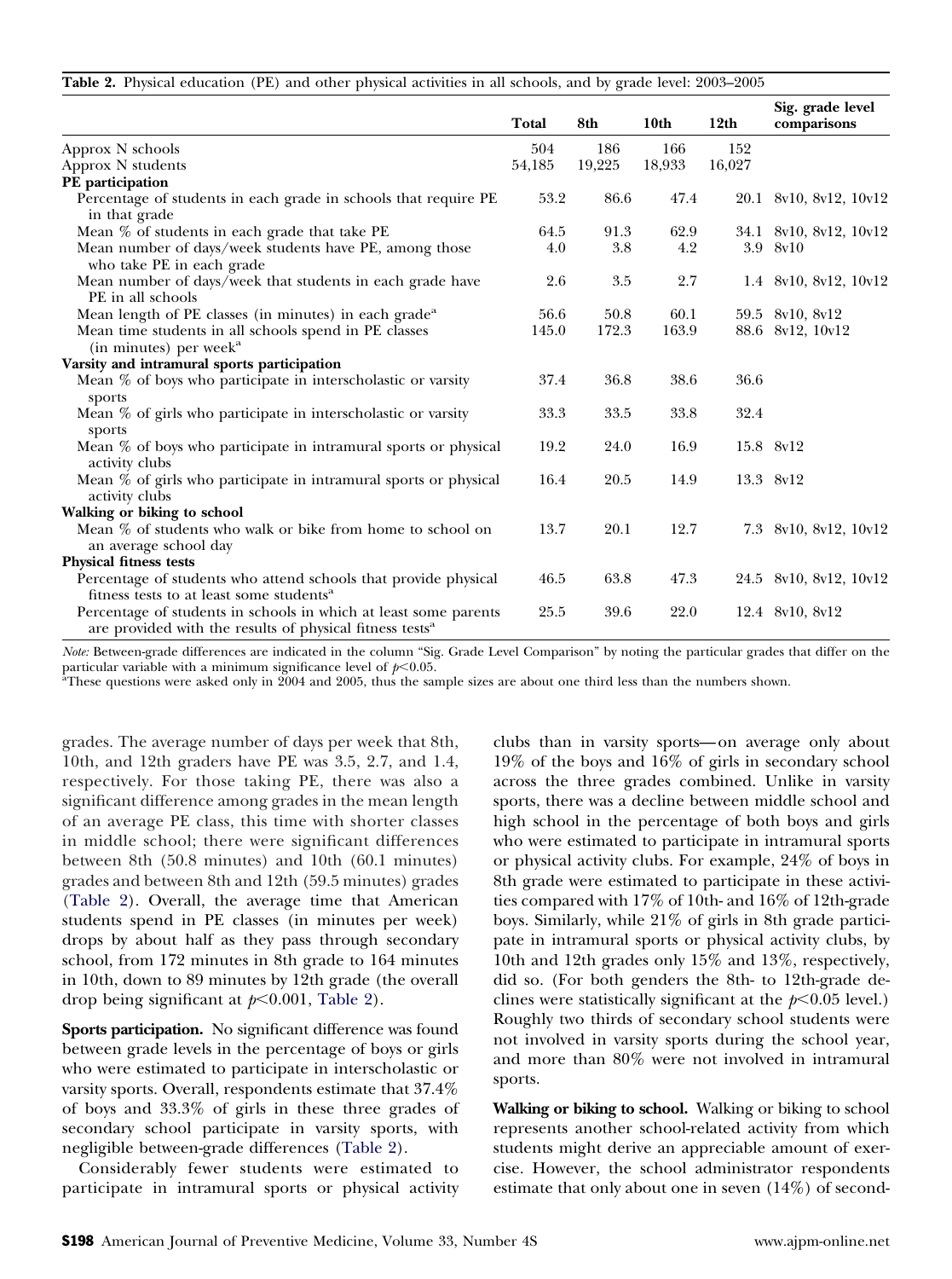ary school students walk or bike to school. While 20% do so in 8th grade, this proportion declines by nearly two thirds to 7% by 12th grade  $(p<0.05,$  [Table 2\)](#page-3-0).

**Physical fitness tests.** A fair proportion of secondary school students—roughly half on average (47%) attend schools that provide physical fitness tests to at least some of their students. There was a significant decline with grade level, with the proportion attending such schools falling from 64% in 8th grade to 25% in 12th  $(p<0.05$ , [Table 2\)](#page-3-0). The percentage of students in schools in which at least some parents were provided with the results of fitness tests was even smaller (26% on average) and declines with grade level—40% in 8th grade versus only 12% by 12th grade  $(p<0.05$ , [Table 2\)](#page-3-0).

# **Differences Among Racial/Ethnic Groups**

**Physical education.** Among 8th graders, a lower percentage of Hispanic students (75.9%) than white students (89.3%) attend schools that require PE ( $p<0.05$ ). Among 8th and 12th graders, the estimated percentage of students who take PE was lower in schools attended by Hispanic students than in those attended by white students [\(Table 3\)](#page-5-0). There were no significant racial/ethnic differences in mean number of days/week that students have PE, nor in mean length of PE classes.

**Sports participation.** Rates of participation in interscholastic or varsity sports were significantly higher in schools attended by white students than those attended by black and Hispanic students [\(Table 3](#page-5-0) and [Figure 1\)](#page-6-0). No significant differences between these groups were observed in the participation rates in intramural sports or physical activity clubs.

**Walking or biking to school.** The percentage of students estimated to walk or bike from home to school on an average school day was higher in schools attended by black and Hispanic students as opposed to those attended by white students across all three grades. Hispanics have the highest observed rates in all three grades (significantly higher than whites in grades 8 and 10, and across all three grades combined), and blacks were higher than whites in all three grades (although significantly so only in grade 10 and across all three grades combined). The differences at 12th grade were consistent with those at the lower grades, but not substantially, as the rates of walking or biking to school were quite low for all groups.

**Physical fitness tests.** Across the three grades combined, no racial/ethnic differences were observed in the percentage of students who attend schools that provide physical fitness tests to at least some of their students. In 8th and 12th grades, a slightly higher proportion of blacks than whites attend such schools (not significant), while at 10th grade a somewhat lower proportion of blacks do  $(p<0.05$ , [Table 3\)](#page-5-0). The inconsistencies in the results across grades suggest that the differences may be due to sample fluctuations. Summing across all schools, there were no significant differences in the percentage of white, black, and Hispanic students who attended schools that provide their parents with the results of fitness tests. However, among 8th and 12th graders, a higher percentage of black than Hispanic students attend such schools  $(p<0.05)$ , whereas in 10th grade blacks have the lowest rate of the three groups (not significant, [Table 3\)](#page-5-0).

# **Differences in SES**

**Physical education.** Summing across all schools, there was a significant positive linear association between student SES and the mean percentage of students who were required to take PE  $(p<0.01)$  and who actually take PE ( $p<0.05$ , [Table 4\)](#page-7-0). These variables were also positively associated with SES at each grade level, but the associations were not statistically significant. (The differences across SES strata, while generally ordinal, were not large.) There was no significant linear association, however, between student SES and mean time per student spent (among all students) in PE classes per week in their school, at any of the three grade levels or summing across grades [\(Table 4\)](#page-7-0).

**Sports participation.** Based on all three grades combined, there was a highly significant positive linear association between SES and the estimated percentage of male students participating in varsity sports  $(p<0.001)$ , as well as in the estimated percentage of female students ( $p<0.001$ , [Table 4](#page-7-0) and [Figure 2\)](#page-9-0). These positive linear associations were also significant at 8th and 10th grades specifically, but not at 12th grade where the trend was less steep. Similarly, there was a significant positive linear association between SES and the mean percentages of both boys and girls estimated to participate in intramural sports or physical activity clubs  $(p<0.001$  for all three grades combined for each gender, [Table 4](#page-7-0) and [Figure 2\)](#page-9-0). For boys, these linear associations were statistically significant only at 12th grade, and for girls they were significant at 8th and 12th grade.

**Walking or biking to school.** There was a negative linear association between SES and the estimated proportion of students in the school who walk or bike to school  $(p<0.01)$ . Nearly all of that association was due to the lowest SES stratum having an appreciably higher rate than the other four strata. Given that minorities have a higher rate of walking or bicycling to school than whites, the question of whether this SES difference reflects a racial/ethnic effect is addressed in the multivariate analyses presented below.

**Physical fitness testing.** Finally, no significant linear association was observed between SES and attending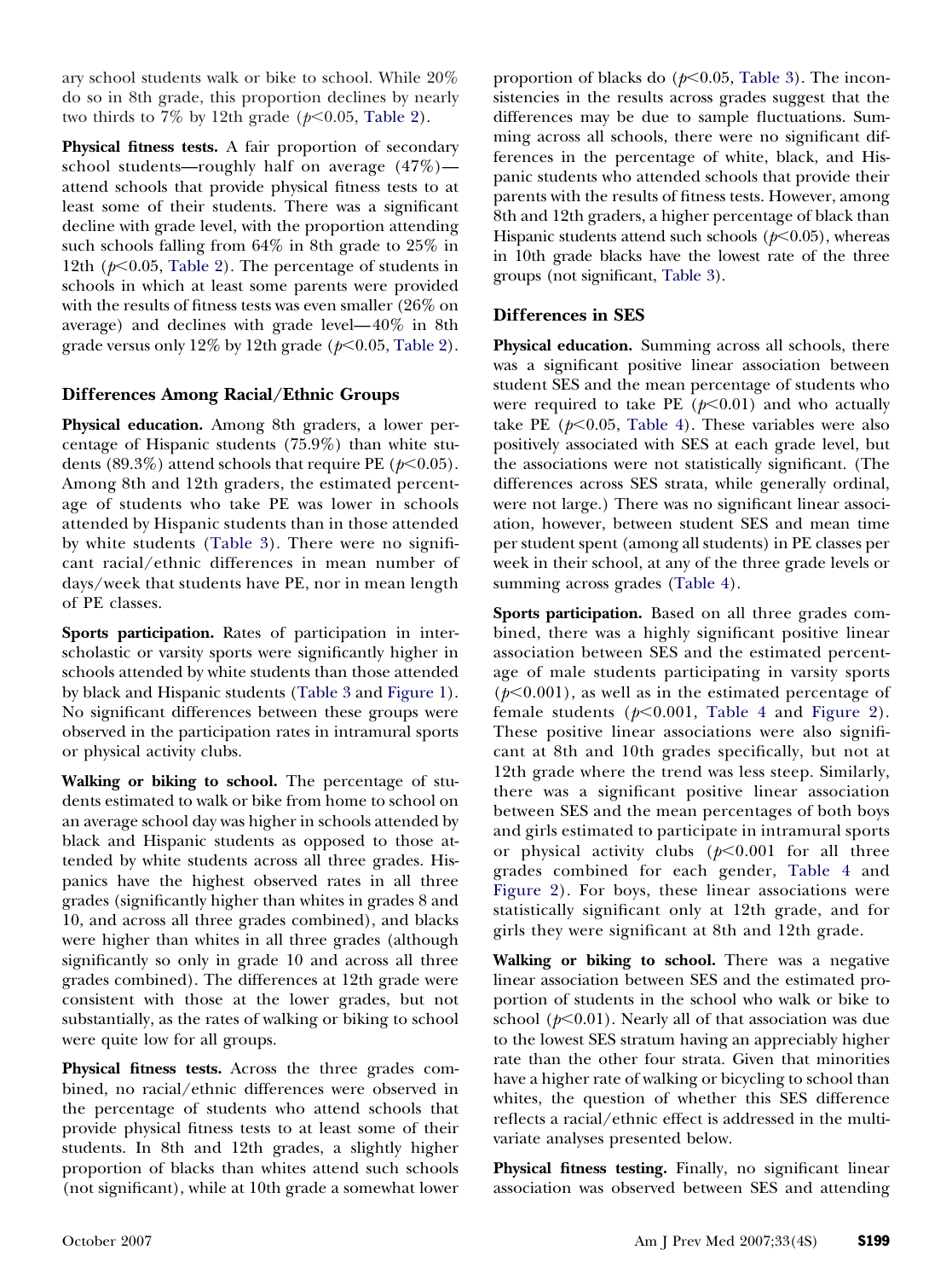<span id="page-5-0"></span>

|                                                                                                                    |        |              | Student race/ethnicity |          | Significant                 |
|--------------------------------------------------------------------------------------------------------------------|--------|--------------|------------------------|----------|-----------------------------|
|                                                                                                                    | White  | <b>Black</b> | Hispanic               | Other    | racial/ethnic<br>comparison |
| Approx N total                                                                                                     | 36,450 | 6,744        | 5,247                  | 5,743    |                             |
| Approx N 8th                                                                                                       | 12,568 | 2,285        | 1,810                  | 2,563    |                             |
| Approx N 10th                                                                                                      | 12,277 | 2,778        | 2,032                  | 1,845    |                             |
| Approx N 12th                                                                                                      | 11,605 | 1,681        | 1,405                  | 1,336    |                             |
| PE participation                                                                                                   |        |              |                        |          |                             |
| Percent of students in each grade in schools that require PE in<br>that grade                                      |        |              |                        |          |                             |
| Total                                                                                                              | 53.6   | 48.9         | 48.6                   | 60.1     |                             |
| 8th                                                                                                                | 89.3   | 81.0         | 75.9                   | 86.3     | WH                          |
| 10 <sub>th</sub>                                                                                                   | 48.7   | 37.7         | 48.4                   | 52.5     |                             |
| 12 <sub>th</sub>                                                                                                   | 20.3   | 23.7         | 13.7                   | 20.5     |                             |
| Mean % of students in each grade that take PE                                                                      |        |              |                        |          |                             |
| Total                                                                                                              | 64.7   | 61.7         | 60.5                   | 70.0     |                             |
| 8th                                                                                                                | 93.1   | 88.5         | 82.4                   | 91.3     | WH                          |
| 10th                                                                                                               | 63.2   | 58.0         | 64.9                   | 66.7     |                             |
| 12th                                                                                                               | 35.5   | 31.6         | 26.0                   | 33.8     | WH                          |
| Mean number of days/week students have PE, among those who<br>take PE in each grade                                |        |              |                        |          |                             |
| Total                                                                                                              | 3.9    | 4.2          | 4.2                    | 4.1      |                             |
| 8th                                                                                                                | 3.8    | 3.8          | 4.1                    | 4.0      |                             |
| 10th                                                                                                               | 4.2    | 4.4          | 4.4                    | 4.2      |                             |
| 12th<br>Mean number of days/week that students in each grade have PE                                               | 3.9    | $4.2\,$      | 4.1                    | 4.0      |                             |
| in all schools                                                                                                     |        |              |                        |          |                             |
| Total                                                                                                              | 2.6    | 2.6          | 2.6                    | 2.9      |                             |
| 8th                                                                                                                | 3.5    | 3.4          | 3.3                    | 3.6      |                             |
| 10 <sub>th</sub>                                                                                                   | 2.7    | $2.6\,$      | 3.0                    | 2.9      |                             |
| 12th                                                                                                               | 1.4    | 1.5          | 1.1                    | 1.4      |                             |
| Mean length of PE classes (in minutes) in each grade <sup>a</sup>                                                  |        |              |                        |          |                             |
| Total                                                                                                              | 56.3   | 60.5         | 55.8                   | 55.5     |                             |
| $8{\rm th}$                                                                                                        | 49.9   | 55.1         | 52.2                   | 51.5     |                             |
| 10 <sub>th</sub>                                                                                                   | 60.2   | 61.7         | 58.3                   | 58.9     |                             |
| 12th                                                                                                               | 59.1   | 64.5         | 57.8                   | 58.3     |                             |
| Mean time students in all schools spend in PE classes<br>(in minutes) per week <sup>a</sup>                        |        |              |                        |          |                             |
| Total                                                                                                              | 142.4  | 147.2        | 147.0                  | 156.8    |                             |
| 8th                                                                                                                | 171.5  | 181.2        | 162.5                  | 177.0    |                             |
| 10 <sub>th</sub>                                                                                                   | 166.2  | 148.6        | 161.5                  | 171.6    |                             |
| 12th                                                                                                               | 85.4   | 108.0        | 91.8                   | 91.3     |                             |
| Varsity and intramural sports participation<br>Mean % of boys who participate in interscholastic or varsity sports |        |              |                        |          |                             |
| Total                                                                                                              | 39.9   | 31.4         | 30.3                   | 34.5     | WB, WH                      |
| 8th                                                                                                                | 40.4   | 27.6         | 26.8                   | 33.9     | WB, WH                      |
| 10 <sub>th</sub>                                                                                                   | 40.5   | 33.8         | 35.2                   | 37.1     | <b>WB</b>                   |
| 12th                                                                                                               | 38.7   | 32.4         | 27.4                   | 32.4     | WB, WH                      |
| Mean % of girls who participate in interscholastic or varsity sports                                               |        |              |                        |          |                             |
| Total                                                                                                              | 36.0   | 25.3         | 26.3                   | 31.5     | WB, WH                      |
| 8th                                                                                                                | 37.3   | 22.7         | 23.6                   | $31.1\,$ | WB, WH                      |
| 10th                                                                                                               | 36.2   | 25.6         | 30.4                   | 34.2     | WB, WH                      |
| 12 <sub>th</sub>                                                                                                   | 34.4   | $28.3\,$     | 23.8                   | 28.5     | WB, WH                      |
| Mean % of boys who participate in intramural sports or physical<br>activity clubs                                  |        |              |                        |          |                             |
| Total                                                                                                              | 19.2   | 19.9         | 18.2                   | 19.0     |                             |
| 8th                                                                                                                | 24.3   | 20.8         | $26.0\,$               | $23.5\,$ |                             |
| 10th                                                                                                               | 16.9   | 19.9         | 14.5                   | 15.8     |                             |
| 12 <sub>th</sub>                                                                                                   | 15.9   | 18.8         | 12.5                   | 14.2     |                             |
| Mean % of girls who participate in intramural sports or physical<br>activity clubs                                 |        |              |                        |          |                             |
| Total                                                                                                              | 16.8   | 15.7         | 15.1                   | 16.3     |                             |
| 8th                                                                                                                | 21.3   | 16.3         | 21.2                   | 20.2     |                             |
| 10th                                                                                                               | 15.2   | 16.2         | 12.3                   | 13.5     |                             |
| 12th                                                                                                               | 13.5   | 14.1         | 10.9                   | 12.2     |                             |

*(continued on next page)*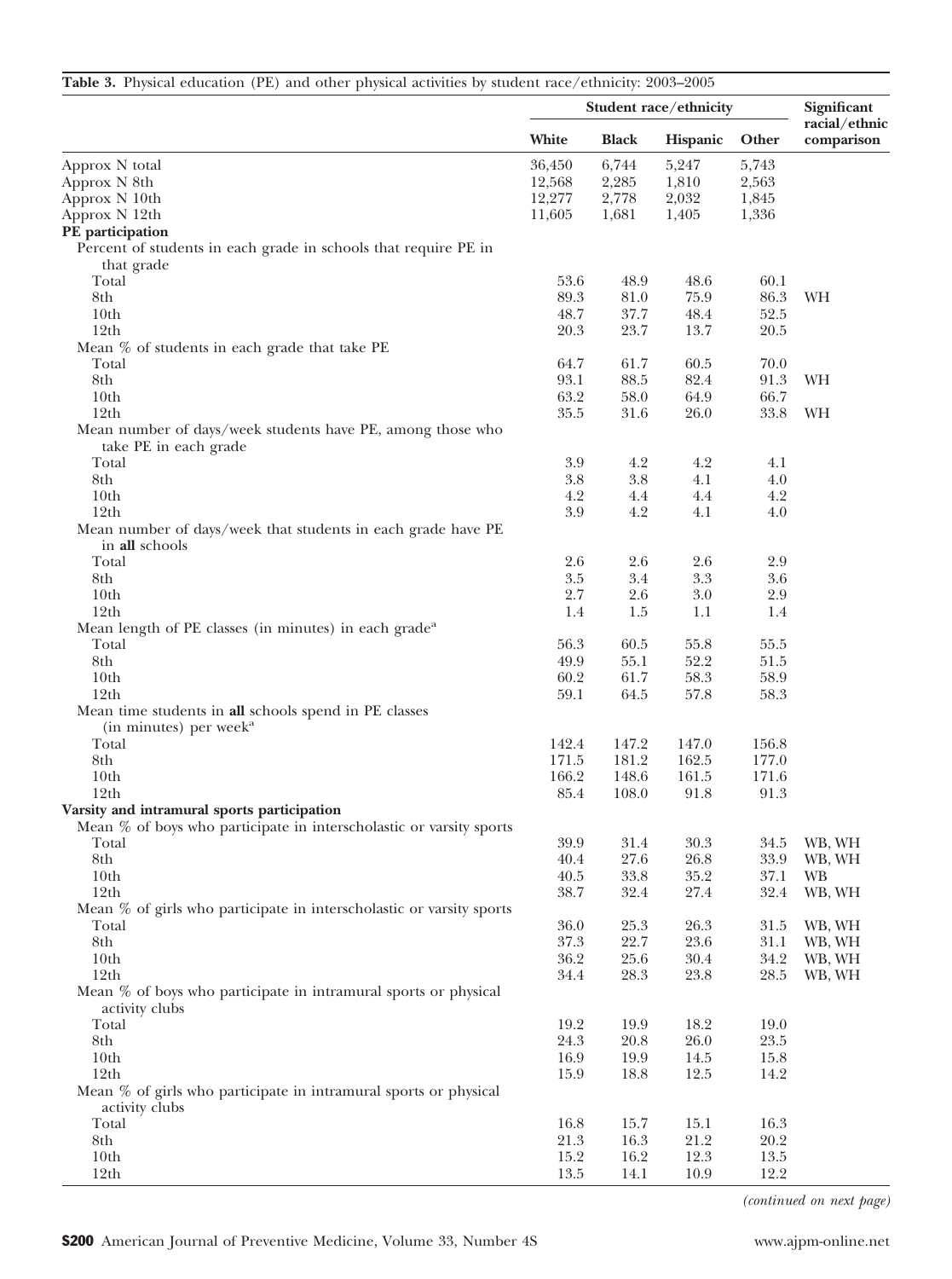<span id="page-6-0"></span>

|                                                                                                                                       | Student race/ethnicity |              |          |       | Significant                 |
|---------------------------------------------------------------------------------------------------------------------------------------|------------------------|--------------|----------|-------|-----------------------------|
|                                                                                                                                       | White                  | <b>Black</b> | Hispanic | Other | racial/ethnic<br>comparison |
| Walking or biking to school                                                                                                           |                        |              |          |       |                             |
| Mean % of students who walk or bike from home to school on an<br>average school day                                                   |                        |              |          |       |                             |
| Total                                                                                                                                 | 10.5                   | 17.1         | 24.7     | 20.6  | WB, WH                      |
| 8th                                                                                                                                   | 16.4                   | 24.7         | 31.4     | 26.5  | WH                          |
| 10 <sub>th</sub>                                                                                                                      | 8.3                    | 15.6         | 29.3     | 19.4  | WB, WH, BH                  |
| 12th                                                                                                                                  | 6.3                    | 9.1          | 9.8      | 11.3  |                             |
| <b>Physical fitness tests</b>                                                                                                         |                        |              |          |       |                             |
| Percent of students who attend schools that provide physical                                                                          |                        |              |          |       |                             |
| fitness tests to at least some students <sup>a</sup>                                                                                  |                        |              |          |       |                             |
| Total                                                                                                                                 | 47.0                   | 44.5         | 42.0     | 49.0  |                             |
| 8th                                                                                                                                   | 63.7                   | 74.5         | 58.9     | 60.4  |                             |
| 10 <sub>th</sub>                                                                                                                      | 51.3                   | 32.6         | 39.1     | 49.1  | WB                          |
| 12th                                                                                                                                  | 24.2                   | 31.3         | 16.8     | 25.0  |                             |
| Percent of students in schools in which at least some parents are<br>provided with the results of physical fitness tests <sup>a</sup> |                        |              |          |       |                             |
| Total                                                                                                                                 | 25.6                   | 25.2         | 19.0     | 29.9  |                             |
| 8th                                                                                                                                   | 39.8                   | 47.8         | 27.8     | 40.9  | BH                          |
| 10 <sub>th</sub>                                                                                                                      | 24.2                   | 11.0         | 17.3     | 26.7  |                             |
| 12th                                                                                                                                  | 11.5                   | 23.7         | 6.2      | 12.1  | <b>BH</b>                   |

*Note:* Between-race/ethnicity differences are indicated in the column "Significant racial/ethnic comparison" with a minimum significance level of  $p<0.05$ .

BH, black–Hispanic; WB, white–black; WH, white–Hispanic.

schools that provide physical fitness tests to at least some students, or between SES and the percentage of students in schools where at least some parents were provided with the results of these physical fitness tests.

# **Multivariate Analysis**

Multivariate analyses were used to examine the three most important outcome variables—average time spent in PE per week, average rate of participation in varsity sports, and average rate of participation in intramural sports or physical activity clubs. For each of these outcomes, three analyses are presented in [Tables 5](#page-9-0) through [7:](#page-10-0) the simple bivariate relationships between each of these outcome variables and gender, race/ ethnicity, SES, grade level, region, and urbanicity. Model 1 then presents the first four of those variables regressed against each outcome, while the full model adds region and urbanicity to the set. The obvious objective was to estimate the effect of each predictor variable while controlling simultaneously for the others.

**Physical education.** [Table 5](#page-9-0) presents regression results for mean time per student spent in PE classes. The only significant association was with grade level. As shown in [Table 2,](#page-3-0) 12th graders averaged significantly lower in mean time spent in PE classes than 8th graders. The strength of that association was not affected by the



**Figure 1.** Varsity sports: average percentage of students reported to be participating, by grade, gender, and race/ethnicity of the student.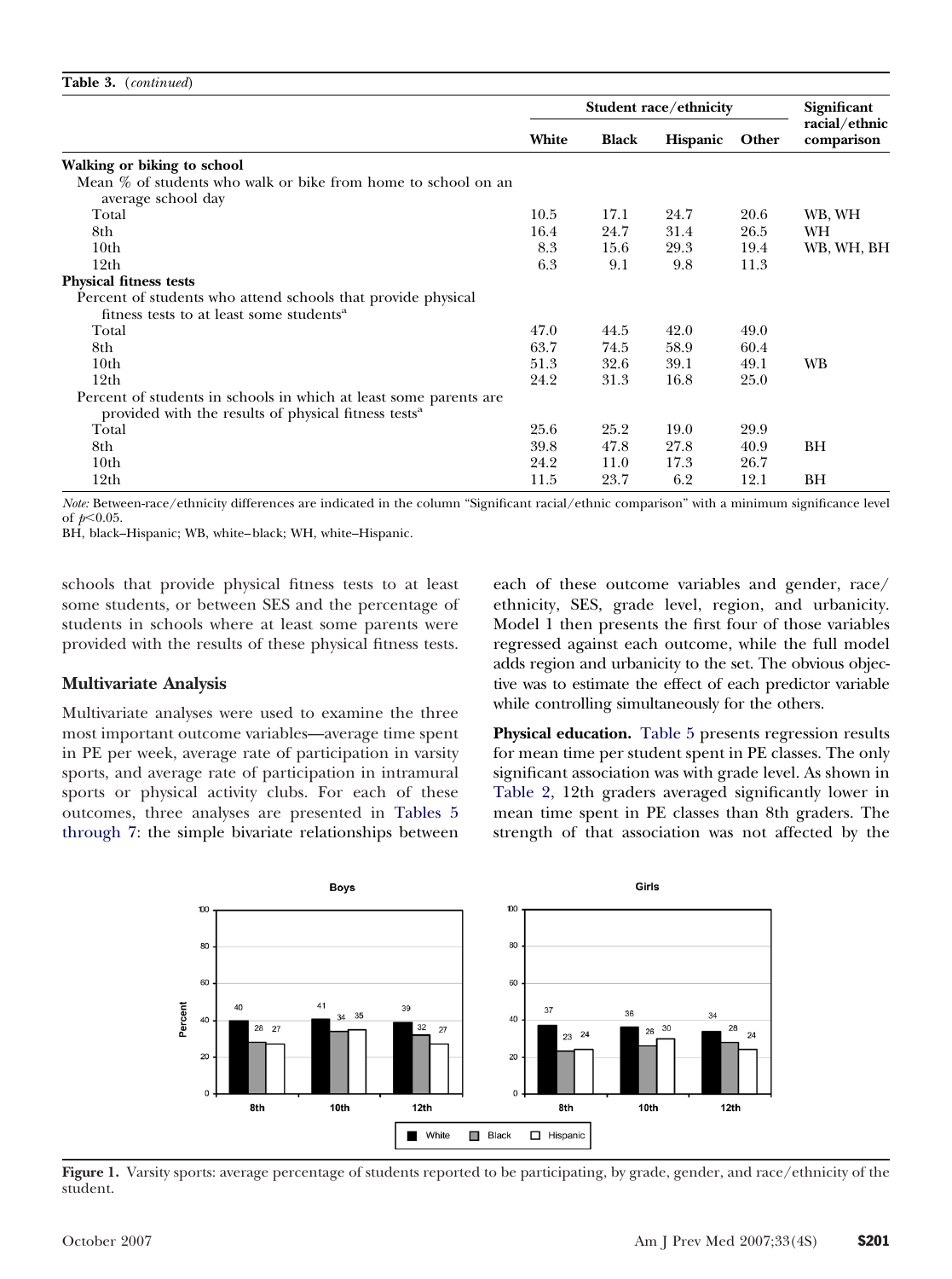<span id="page-7-0"></span>

|                                                                                                                       |           |          | <b>Student SES</b> |                         |              |          | Significant<br>linear |
|-----------------------------------------------------------------------------------------------------------------------|-----------|----------|--------------------|-------------------------|--------------|----------|-----------------------|
|                                                                                                                       | 1 (Low) 2 |          | $\boldsymbol{3}$   | $\overline{\mathbf{4}}$ | $5$ (High) b |          | association           |
| Approx N total                                                                                                        | 4,151     | 12,369   | 14,507             | 14,944                  | 8,214        |          |                       |
| Approx N 8th                                                                                                          | 1,459     | 4,331    | 4,725              | 5,543                   | 3,168        |          |                       |
| Approx N 10th                                                                                                         | 1,541     | 4,180    | 5,105              | 5,260                   | 2,848        |          |                       |
| Approx N 12th                                                                                                         | 1,152     | 3,859    | 4,678              | 4,141                   | 2,198        |          |                       |
| PE participation                                                                                                      |           |          |                    |                         |              |          |                       |
| Percentage of students in each grade in schools                                                                       |           |          |                    |                         |              |          |                       |
| that require PE in that grade                                                                                         |           |          |                    |                         |              |          |                       |
| Total                                                                                                                 | 49.6      | 51.8     | 50.2               | 55.2                    | 59.2         | 2.33     | $**$                  |
| 8th                                                                                                                   | 84.4      | 86.2     | 85.5               | 86.8                    | 89.7         | 1.06     |                       |
| 10th                                                                                                                  | 39.4      | 45.1     | 46.9               | 49.4                    | 52.3         | 2.76     |                       |
| 12 <sub>th</sub>                                                                                                      | 19.1      | 20.5     | 18.1               | 20.2                    | 24.1         | 0.89     |                       |
|                                                                                                                       |           |          |                    |                         |              |          |                       |
| Mean % of students in each grade that take PE                                                                         |           |          |                    |                         |              |          | ∗                     |
| Total                                                                                                                 | 62.4      | 63.3     | 62.2               | 66.2                    | 68.3         | 1.59     |                       |
| 8th                                                                                                                   | 89.8      | 91.0     | 90.6               | 91.7                    | 93.0         | 0.66     |                       |
| 10th                                                                                                                  | 59.0      | 60.9     | 62.8               | 64.4                    | 65.6         | 1.64     |                       |
| 12th                                                                                                                  | 32.0      | 34.9     | 32.8               | 34.4                    | 36.1         | 0.53     |                       |
| Mean number of days/week students have PE,                                                                            |           |          |                    |                         |              |          |                       |
| among those who take PE in each grade                                                                                 |           |          |                    |                         |              |          |                       |
| Total                                                                                                                 | 4.2       | 4.0      | 4.0                | 4.0                     | 3.9          | $-0.06$  |                       |
| 8th                                                                                                                   | 3.9       | 3.8      | 3.8                | 3.9                     | 3.8          | $-0.01$  |                       |
| 10 <sub>th</sub>                                                                                                      | 4.4       | 4.3      | 4.3                | 4.2                     | 4.1          | $-0.08$  |                       |
| 12th                                                                                                                  | 4.3       | 4.0      | 4.0                | 3.9                     | 3.8          | $-0.11$  | ∗                     |
| Mean number of days/week that students in each<br>grade have PE in all schools                                        |           |          |                    |                         |              |          |                       |
| Total                                                                                                                 | 2.6       | 2.6      | 2.5                | 2.6                     | 2.7          | 0.02     |                       |
| 8th                                                                                                                   | 3.5       | 3.4      | 3.5                | 3.5                     | 3.5          | $-0.002$ |                       |
| 10th                                                                                                                  | 2.7       | 2.7      | 2.8                | 2.8                     | 2.7          | 0.02     |                       |
| 12th                                                                                                                  | 1.4       | 1.5      | 1.4                | 1.4                     | 1.4          | $-0.03$  |                       |
| Mean length of PE classes (in minutes) in each<br>$grade^{\tilde{a}}$                                                 |           |          |                    |                         |              |          |                       |
| Total                                                                                                                 | 57.0      | 57.2     | 57.4               | 56.6                    | 54.3         | $-0.68$  |                       |
| 8th                                                                                                                   | 52.1      | 52.0     | 51.3               | 49.8                    | 49.5         | $-0.83$  | ∗                     |
|                                                                                                                       |           |          |                    |                         |              |          |                       |
| 10 <sub>th</sub>                                                                                                      | 59.5      | 59.5     | 60.1               | 61.7                    | 58.1         | 0.04     |                       |
| 12 <sub>th</sub>                                                                                                      | 60.3      | 60.8     | 60.9               | 58.8                    | 55.8         | $-1.28$  |                       |
| Mean time students in all schools spend in PE<br>classes (in minutes) per week <sup>a</sup>                           |           |          |                    |                         |              |          |                       |
| Total                                                                                                                 | 144.6     | 144.7    | 145.7              | 146.9                   | 141.1        | $-0.41$  |                       |
| 8th                                                                                                                   | 178.0     | 173.4    | 174.9              | 170.6                   | 167.1        | $-2.32$  |                       |
| 10 <sub>th</sub>                                                                                                      | 143.9     | 161.1    | 168.5              | 170.3                   | 158.3        | 2.68     |                       |
| 12th                                                                                                                  | 99.9      | 93.5     | 88.1               | 85.6                    | 81.4         | $-4.20$  |                       |
| Varsity and intramural sports participation<br>Mean % of boys who participate in interscholastic<br>or varsity sports |           |          |                    |                         |              |          |                       |
| Total                                                                                                                 | 31.7      | 35.9     | 37.1               | 39.1                    | 39.7         | 1.73     | ***                   |
| 8th                                                                                                                   | 29.7      | $35.5\,$ | 36.6               | 38.7                    | 38.8         | 1.83     | $\ast$                |
|                                                                                                                       |           |          |                    |                         |              |          | $***$                 |
| 10th                                                                                                                  | 34.9      | 36.5     | 37.8               | 40.3                    | 42.3         | 1.89     |                       |
| 12th                                                                                                                  | 30.1      | 35.8     | 37.0               | 38.2                    | 37.7         | 1.41     |                       |
| Mean % of girls who participate in interscholastic<br>or varsity sports                                               |           |          |                    |                         |              |          |                       |
| Total                                                                                                                 | 27.4      | 31.9     | 33.0               | 35.0                    | 35.6         | 1.75     | ***                   |
| 8th                                                                                                                   | 26.1      | 32.0     | 33.1               | 35.6                    | 35.9         | 2.01     | **                    |
| 10th                                                                                                                  | $29.2\,$  | $31.6\,$ | $33.0\,$           | 35.7                    | 38.0         | 2.17     | ***                   |
| 12th                                                                                                                  | 26.7      | 32.1     | 33.1               | $33.5\,$                | 32.1         | 0.85     |                       |
| Mean % of boys who participate in intramural<br>sports or physical activity clubs                                     |           |          |                    |                         |              |          |                       |
| Total                                                                                                                 | 16.8      | 16.8     | 18.5               | 20.4                    | 22.8         | 1.70     | ***                   |
| 8th                                                                                                                   | 20.7      | 20.3     | 22.6               | 25.8                    | 29.2         | 2.53     | **                    |
| 10 <sub>th</sub>                                                                                                      | 15.7      | 15.4     | 17.1               | 17.9                    | 17.9         | 0.79     |                       |
| 12th                                                                                                                  | 13.2      | 14.4     | 15.8               | 16.2                    | 19.1         | 1.33     |                       |

*(continued on next page)*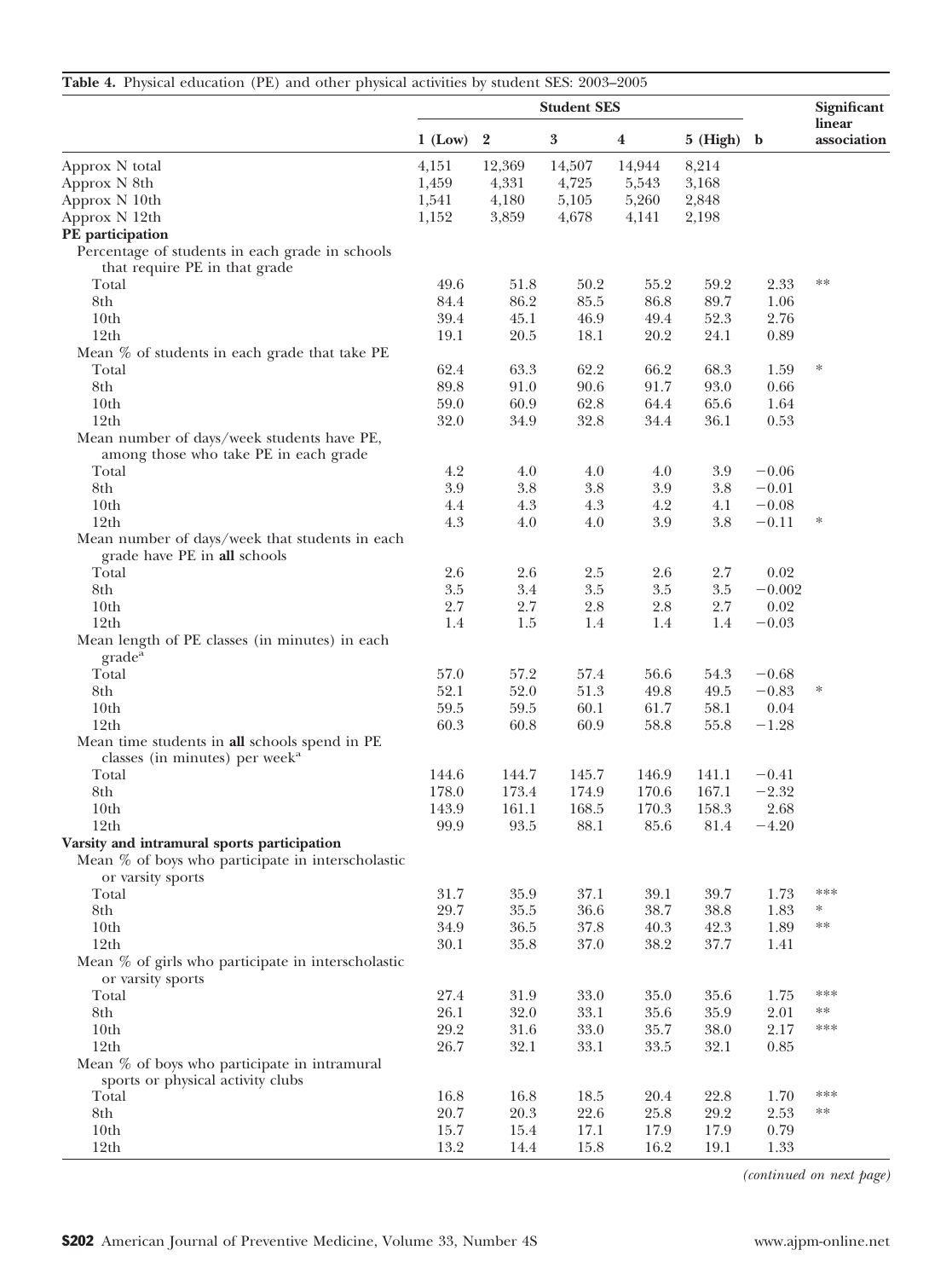#### **Table 4.** (*continued*)

|                                                                                            | <b>Student SES</b> |      |      |          |              |         | Significant           |
|--------------------------------------------------------------------------------------------|--------------------|------|------|----------|--------------|---------|-----------------------|
|                                                                                            | 1 (Low) 2          |      | 3    | $\bf{4}$ | $5$ (High) b |         | linear<br>association |
| Mean % of girls who participate in intramural                                              |                    |      |      |          |              |         |                       |
| sports or physical activity clubs                                                          |                    |      |      |          |              |         |                       |
| Total                                                                                      | 13.8               | 14.3 | 15.9 | 17.9     | 19.4         | 1.57    | ***                   |
| 8th                                                                                        | 16.8               | 17.5 | 19.5 | 22.4     | 24.6         | 2.19    | $***$                 |
| 10 <sub>th</sub>                                                                           | 13.3               | 13.4 | 14.9 | 16.0     | 15.8         | 0.85    |                       |
| 12 <sub>th</sub>                                                                           | 10.7               | 11.8 | 13.2 | 13.9     | 16.1         | 1.29    | $\ast$                |
| Walking or biking to school                                                                |                    |      |      |          |              |         |                       |
| Mean % of students who walk or bike from home                                              |                    |      |      |          |              |         |                       |
| to school on an average school day                                                         |                    |      |      |          |              |         |                       |
| Total                                                                                      | 21.4               | 13.7 | 13.0 | 12.9     | 12.8         | $-1.23$ | $***$                 |
| 8th                                                                                        | 26.9               | 19.8 | 19.5 | 19.9     | 18.6         | $-1.06$ |                       |
| 10 <sub>th</sub>                                                                           | 24.5               | 12.9 | 12.0 | 10.6     | 11.1         | $-2.17$ | $\ast$                |
| 12 <sub>th</sub>                                                                           | 10.5               | 7.7  | 7.5  | 6.3      | 6.6          | $-0.78$ |                       |
| <b>Physical fitness tests</b>                                                              |                    |      |      |          |              |         |                       |
| Percentage of students who attend schools that                                             |                    |      |      |          |              |         |                       |
| provide physical fitness tests to at least some<br>students <sup>a</sup>                   |                    |      |      |          |              |         |                       |
| Total                                                                                      | 43.9               | 48.9 | 46.8 | 45.3     | 46.2         | $-0.43$ |                       |
| 8th                                                                                        | 64.0               | 65.0 | 67.1 | 60.9     | 61.9         | $-1.23$ |                       |
| 10 <sub>th</sub>                                                                           | 36.7               | 49.5 | 48.8 | 47.6     | 46.4         | 0.69    |                       |
| 12 <sub>th</sub>                                                                           | 26.3               | 29.2 | 22.8 | 21.9     | 23.8         | $-1.71$ |                       |
| Percentage of students in schools in which at                                              |                    |      |      |          |              |         |                       |
| least some parents are provided with the<br>results of physical fitness tests <sup>a</sup> |                    |      |      |          |              |         |                       |
| Total                                                                                      | 21.2               | 26.2 | 24.7 | 25.1     | 28.4         | 0.94    |                       |
| 8th                                                                                        | 33.2               | 39.5 | 40.5 | 37.7     | 44.2         | 1.40    |                       |
| 10 <sub>th</sub>                                                                           | 14.0               | 22.1 | 21.3 | 23.5     | 24.0         | 1.65    |                       |
| 12 <sub>th</sub>                                                                           | 14.5               | 14.9 | 11.7 | 10.7     | 12.0         | $-1.11$ |                       |

*Note:* The column labeled "b" refers to the unstandardized regression coefficient obtained from the OLS regression analyses that were utilized to determine if a linear association exists between SES and each of the physical education and other physical activity variables. Significance of regression coefficients is indicated with asterisks in the column "Significant linear association". \**p*<0.05, \*\**p*<0.01, \*\*\**p*<0.001.

introduction of any of the other variables included in the full model.

**Varsity sports participation.** In [Table 6,](#page-9-0) it is noted that black and Hispanic students attend schools where a significantly lower percentage of students participated in varsity sports compared to schools attended by white students. These racial/ethnic differences remained significant and were diminished only modestly after adjusting for SES and grade level. When urbanicity and region were entered into the model, the coefficients for each minority group dropped some, but still remained highly significant. SES was also significantly and positively associated with the level of student participation in interscholastic or varsity sports. In the full model, students who lived in large- and medium-sized cities attended schools with lower varsity sports participation rates than schools in rural areas. Also, students who lived in the Northeast and North Central regions attended schools that had significantly higher varsity sports participation rates than schools in the South, while those in the West had rates not much different from the South [\(Table 6\)](#page-9-0).

**Intramural sports participation.** Finally, multivariate prediction of intramural sports participation is provided in [Table 7,](#page-10-0) where it can be seen that high-SES students attend schools where a greater percentage of students participate in intramural sports or physical activity clubs, with the rate of participation increasing about 1.2 percentage points with each step up on the 5-point SES scale, after adjusting for all other variables in the regression. Twelfth graders attended schools where on average there was less participation in these activities than in schools that 8th graders attend—a relationship that was little changed by the inclusion of the other variables in the model. Students who live in the North Central and Western regions attended schools where they were more likely to participate in intramural sports or physical activity clubs than students who live in the South. (The Northeast also shows a higher rate than the South, but the difference does not quite reach the traditional level of significance:  $p<0.09$  bivariately and  $p<0.10$  multivariately.) Once controls for region and urbanicity were introduced, the lower rate of intramural sports participation by Hispanic students, which was nonsignificant in the bivari-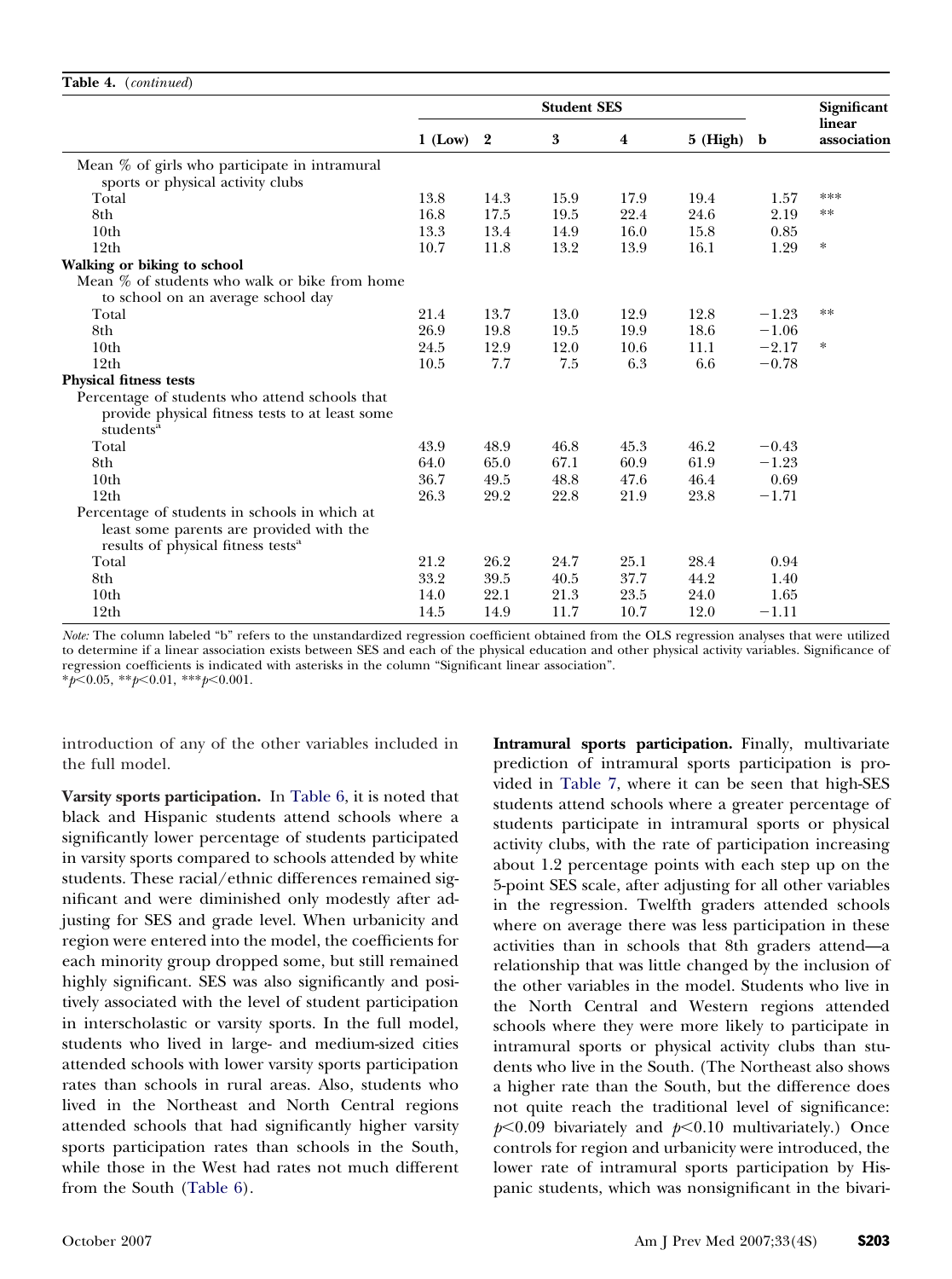<span id="page-9-0"></span>

**Figure 2.** Varsity and intramural sports: average percentage of students in the school reported as participating, by gender and socioeconomic status (SES) of the student.

ate model, became even lower and attained significance in the full model. Apparently, Hispanic students attend schools where sports participation occurs at a lower rate than would be expected, taking into account where they were located geographically.

**Table 5.** Results of multiple regression analyses predicting mean time per student spent in PE classes (in minutes) per week: 2004–2005

| Demographic<br>characteristic | <b>Bivariate</b> |             |                   |
|-------------------------------|------------------|-------------|-------------------|
|                               |                  | Model 1     | <b>Full model</b> |
| Gender                        |                  |             |                   |
| Male                          | Ref              | Ref         | Ref               |
| Female                        | 2.42             | 3.28        | 3.44              |
| Race/ethnicity                |                  |             |                   |
| White                         | Ref              | Ref         | Ref               |
| <b>Black</b>                  | 4.81             | 0.58        | 2.79              |
| Hispanic                      | 4.59             | $-4.95$     | $-6.50$           |
| SES <sup>a</sup>              | $-0.41$          | $-1.26$     | $-2.03$           |
| Grade                         |                  |             |                   |
| 8th                           | Ref              | Ref         | Ref               |
| 10th                          | $-8.35$          | $-8.68$     | $-10.60$          |
| 12 <sub>th</sub>              | $-83.73***$      | $-84.00***$ | $-83.85***$       |
| Urbanicity                    |                  |             |                   |
| Large MSA                     | 10.73            |             | 6.55              |
| Other MSA                     | 15.43            |             | 17.0              |
| Non-MSA                       | Ref              |             | Ref               |
| Region                        |                  |             |                   |
| Northeast                     | 4.22             |             | 2.13              |
| North Central                 | 23.63            |             | 22.06             |
| South                         | Ref              |             | Ref               |
| West                          | 23.23            |             | 16.10             |
|                               |                  |             |                   |

*Note:* Data are for 2004 and 2005 only because the question on time spent on PE was not asked in 2003.

a SES ranges from 1–5, with higher scores representing higher SES.  $*_{p<0.05}$ ,  $*_{p<0.01}$ ,  $*_{p<0.001}$ .

MSA, metropolitan statistical area; PE, physical education; SES, socioeconomic status.

**Table 6.** Results of multiple regression analyses predicting mean percent of students who participate in interscholastic or varsity sports: MTF 2003–2005

| Demographic<br>characteristic | <b>Bivariate</b> | Model 1    | <b>Full model</b> |
|-------------------------------|------------------|------------|-------------------|
|                               | β                | β          | β                 |
| Gender                        |                  |            |                   |
| Male                          | Ref              | Ref        | Ref               |
| Female                        | $-0.87$          | $-0.64$    | $-0.50$           |
| Race/ethnicity                |                  |            |                   |
| White                         | Ref              | Ref        | Ref               |
| <b>Black</b>                  | $-9.76***$       | $-9.46***$ | $-6.34***$        |
| Hispanic                      | $-10.01***$      | $-9.09***$ | $-5.21***$        |
| SES <sup>a</sup>              | $1.81***$        | $1.30**$   | $1.62***$         |
| Grade                         |                  |            |                   |
| 8th                           | Ref              | Ref        | Ref               |
| 10 <sub>th</sub>              | 1.40             | 1.50       | 1.41              |
| 12th                          | $-0.40$          | $-0.61$    | $-0.69$           |
| Urbanicity                    |                  |            |                   |
| Large MSA                     | $-8.65$          |            | $-7.64*$          |
| Other MSA                     | $-7.07$          |            | $-6.60*$          |
| Non-MSA                       | Ref              |            | Ref               |
| Region                        |                  |            |                   |
| Northeast                     | $9.31**$         |            | $10.20**$         |
| North Central                 | $11.58**$        |            | 10.89***          |
| South                         | Ref              |            | Ref               |
| West                          | 1.98             |            | 3.49              |

 $*_{p<0.05}$ ,  $*_{p<0.01}$ ,  $*_{p<0.001}$ .

SES ranges from 1–5, with higher scores representing higher SES. MSA, metropolitan statistical area; MTF, Monitoring the Future; SES, socioeconomic status.

#### **Discussion**

**Physical education in schools.** The sharp decline in PE participation between 8th grade and 12th grade from 91% to 34% participation—should be of serious concern in light of the obesity epidemic affecting the country. More than one third of all students in 10th grade and two thirds of those in 12th, who might be getting regular exercise within the context of the school physical education curriculum, were not. Further, there was no compensatory increase across grades in sports participation that might offset the effects on physical fitness or general well-being.

Summing across all grades, no significant differences exist by race/ethnicity in the proportion who attend schools that require physical education, but among 8th graders specifically, Hispanic youth attended schools in which smaller proportions of students were required to take PE than schools attended by white youth. Lower-SES students were also less likely to have PE required in their schools. It seems likely that their schools have been more affected by budget limitations or a greater need to abandon activities like PE in their pursuit of improved student academic performance. Schools attended by Hispanic students have a significantly smaller percentage actually taking PE in 8th and 12th grades than do those attended by white students, no doubt due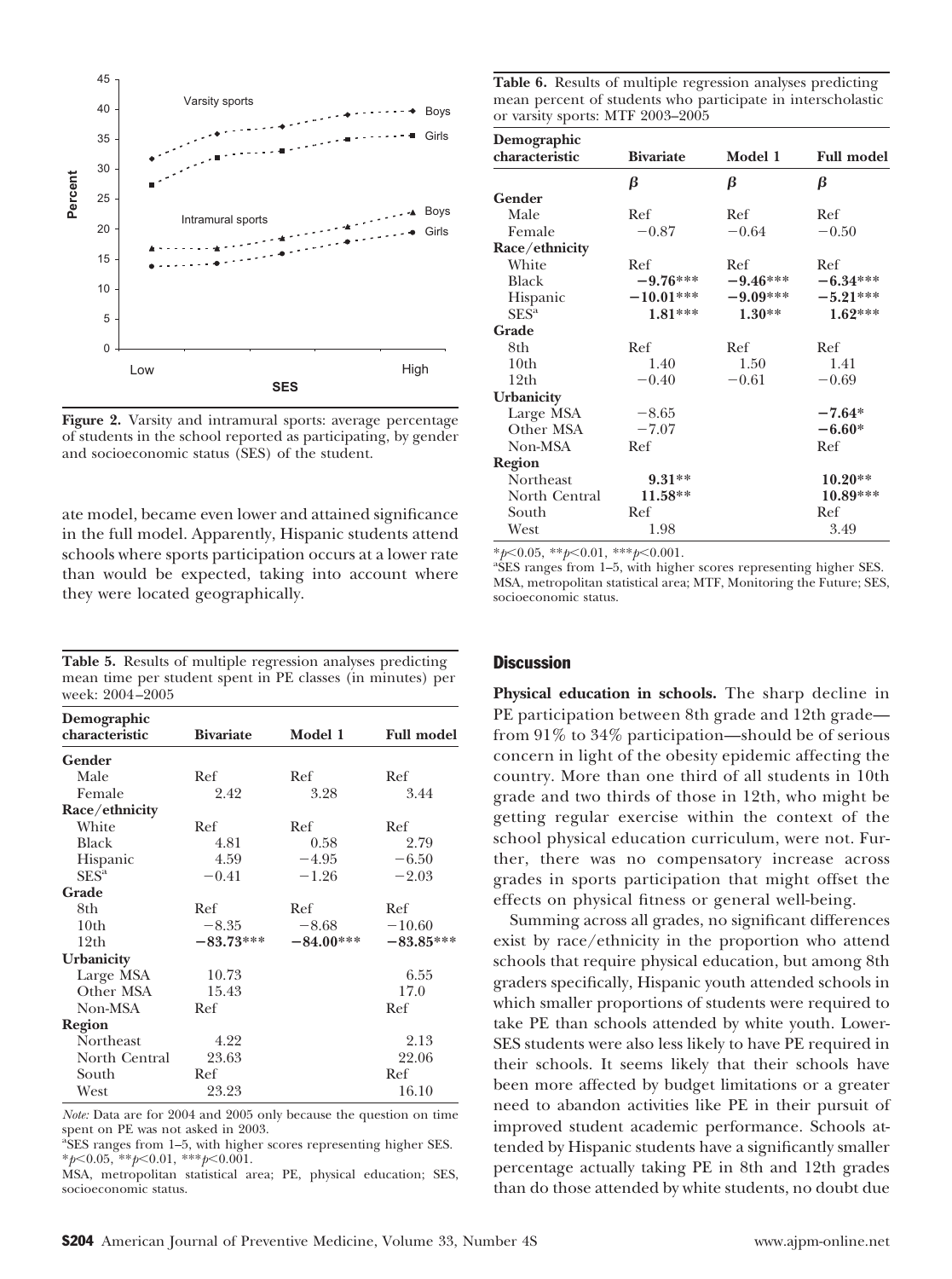<span id="page-10-0"></span>**Table 7.** Results of multiple regression analyses predicting mean percent of students who participate in intramural or physical activity clubs: MTF 2003–2005

| Demographic<br>characteristic | <b>Bivariate</b> | Model 1   | <b>Full model</b> |
|-------------------------------|------------------|-----------|-------------------|
|                               | β                | β         | β                 |
| Gender                        |                  |           |                   |
| Male                          | Ref              | Ref       | Ref               |
| Female                        | $-0.56$          | $-0.37$   | $-0.29$           |
| Race/ethnicity                |                  |           |                   |
| White                         | Ref              | Ref       | Ref               |
| Black                         | $-0.26$          | 0.25      | 1.56              |
| Hispanic                      | $-1.44$          | $-0.13$   | $-3.88***$        |
| SES <sup>a</sup>              | $1.63***$        | $1.61***$ | $1.21***$         |
| Grade                         |                  |           |                   |
| 8th                           | Ref              | Ref       | Ref               |
| 10 <sub>th</sub>              | $-6.36$          | $-6.20$   | $-6.38$           |
| 12 <sub>th</sub>              | $-7.37*$         | $-7.15*$  | $-6.87*$          |
| Urbanicity                    |                  |           |                   |
| Large MSA                     | 5.67             |           | 4.50              |
| Other MSA                     | 4.62             |           | 4.10              |
| Non-MSA                       | Ref              |           | Ref               |
| <b>Region</b>                 |                  |           |                   |
| Northeast                     | 6.40             |           | 5.73              |
| North Central                 | 5.28             |           | $5.29*$           |
| South                         | Ref              |           | Ref               |
| West                          | $10.78*$         |           | $12.31*$          |

a SES ranges from 1–5, with higher scores representing higher SES. \**p*0.05, \*\**p*0.01, \*\*\**p*0.001.

MSA, metropolitan statistical area; MTF, Monitoring the Future; SES, socioeconomic status.

at least in part to the lower requirements that they do so. Lower SES was also found to be associated with fewer students actually participating in PE, very likely for much the same reason.

Not surprisingly, the average time in minutes per week spent in physical education classes also declines sharply by grade, particularly by 12th grade. Multivariate analyses predicting this outcome variable did not show significant differences associated with any of the other variables in the model, including gender, race/ ethnicity, SES, urbanicity, and region [\(Table 5\)](#page-9-0).

**Varsity sports participation.** Unlike physical education, participation in interscholastic or varsity sports does not show a decline at higher grade levels for either gender, but it does not show any increase either. Some 37% of male American secondary school students participate in varsity sports in all three grades combined, based on the estimates provided by school administrators. Females average slightly lower overall by about four percentage points, although this difference does not show as statistically significant in the multivariate analyses. What was most impressive was how close the genders were in their rates of varsity sports participation, likely as a result of the effects of Title IX of the Education Amendments of 1972 to the Civil Rights Act of 1964.

Things were less equivalent, however, when differences in sports participation were examined relative to

race/ethnicity. Black and Hispanic students, who were at higher risk of being overweight on average, attended schools that have lower rates of varsity sports participation than those that white students attend, a finding that holds for both genders and at all three grades. The differences were quite substantial and remained highly significant, although somewhat diminished, in the multivariate analysis in which other variables were controlled. Those analyses also revealed significant differences in sports participation related to region of the country, urbanicity, and SES, all of which were correlated with race/ethnicity. Contrary to what some may have thought, given the climate difference among them, the Northeast and the North Central turned out to have higher reported rates of varsity sports participation than the South and the West.

Lower-SES students, who are at higher risk for obesity on average, attend schools with the lowest rates of participation in varsity sports [\(Table 4\)](#page-7-0). Such participation was significantly positively related to SES, even after controlling for other variables, including race/ ethnicity. These findings are consistent with the fact that most of these sports require the appropriate facilities (e.g., a swimming pool, football field), personnel, equipment, parental involvement, and travel, all of which may be more affordable to families of higher SES and schools with a higher tax base. Also, it is possible that students of higher SES have the resources to attend schools, especially private schools, or to live in school districts that provide more opportunities for their involvement in interscholastic sports. Prior research has found that a significantly higher percentage of boys and girls were physically active when schools provided students with adequate space, facilities, equipment, and adult supervision<sup>[28](#page-13-0)</sup> and when parents were available to provide youth with encouragement and transportation to attend these activities. $29$  It is also possible that less-privileged students lack the means to pay out-ofpocket costs or parental subsidies that may be required to participate on sports teams. School districts and states could as a matter of policy choose to cover such charges for students unable to pay them.

**Intramural sports participation.** Intramural sports were reported to have considerably lower rates of student participation overall than varsity sports, and unlike the latter, they showed a substantial drop in the participation rate between middle school and high school. In 8th grade, the rates of participation in intramural sports or physical activity clubs during the year were estimated at 24% and 21%, respectively, for boys and girls, indicating that this form of sport may play an important role in providing exercise in middle school; but by 12th grade the rates had fallen to 16% and 13%. The large racial/ethnic differences seen in varsity sports were not observed in intramural sports in the bivariate analyses, but Hispanic students did have a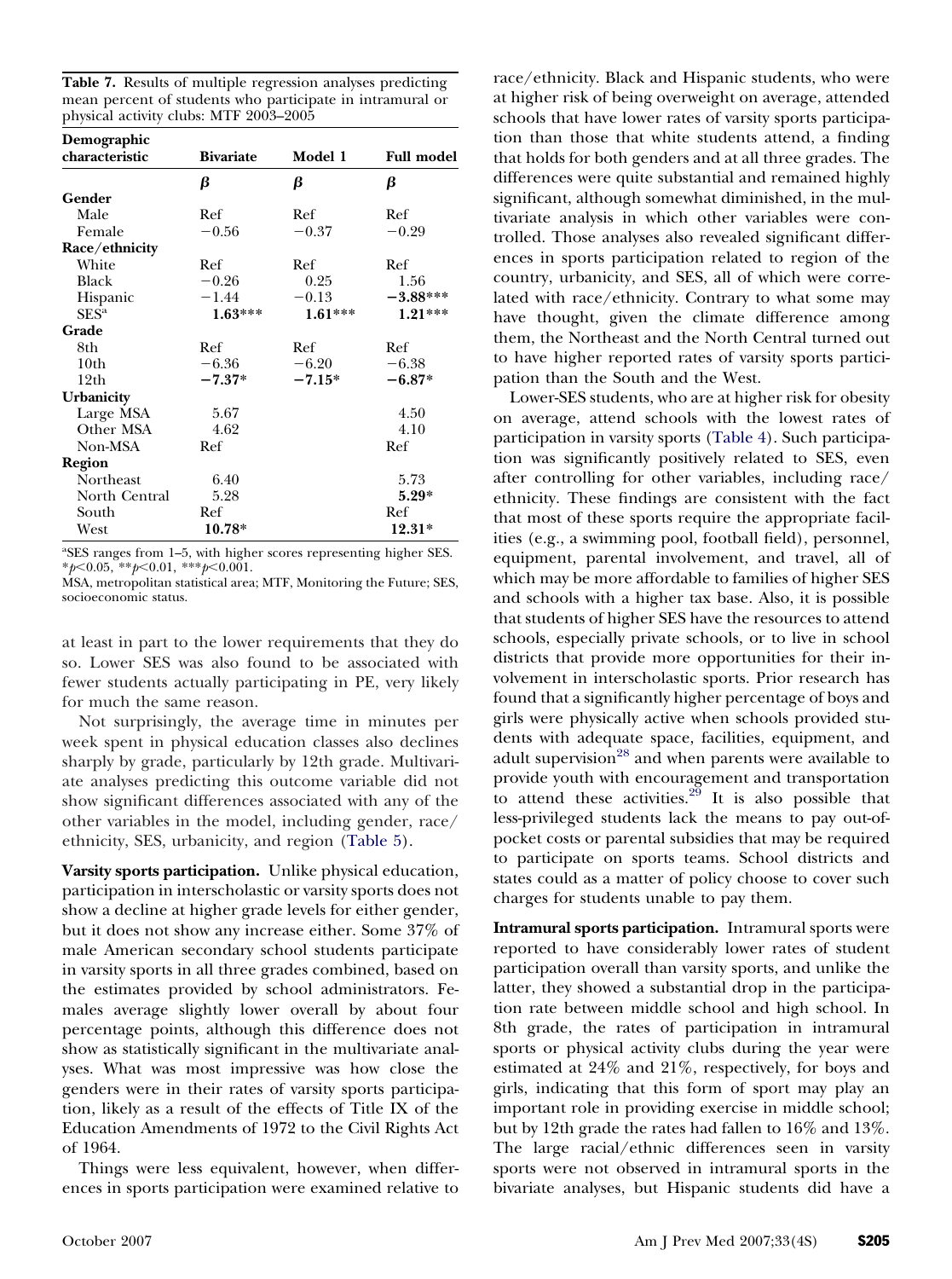somewhat lower-than-expected rate of participation than white students in the multivariate model  $(p<0.001)$ , after controlling for things such as grade, region, urbanicity, and SES. As was true for varsity sports, there was a significant positive linear association between SES and the percentage of youth in the school who participated in intramural sports. In the multivariate analyses, the magnitude of the association was attenuated, but remained significant. It is not clear whether this finding means that youth of higher SES have more opportunities for intramural sports presented by their schools, or whether they are more able or willing to take advantage of opportunities than low-SES youth. Possibly both are true, but either way, the outcome was that low-SES students are getting less exercise not only from their lower participation in varsity sports but from their lower participation in PE and in intramural sports as well.

Overall, relatively few students were involved in these extracurricular activities. Averaging across the three grades, less than 38% were estimated to participate in varsity sports at any time during the school year and less than 19% in intramural sports or physical activity clubs. This suggests that roughly half of all secondary students in the country could benefit from the improved cardiovascular fitness and increased calorie expenditure that would result from increased sports participation,  $30,31$ protective factors against the risk of developing metabolic syndrome and cardiovascular diseases in later years. Increasing participation in physical activities is important for all students, particularly given the upward trends in overweight among American youth generally. Particular attention should be paid to factors that can help increase participation by black and Hispanic students, and students of lower SES, because they represent populations with higher-than-average risk for overweight and the associated medical complications.

Further contributing to the lack of physical activity is the fact that the percentage of students who walk or bike to school on an average day decreases significantly with grade level, from a rather low level of 20% in 8th grade to only 7% by 12th. The decline with age was not unexpected, as high school students on average probably live farther from the school than middle school students, given the larger geographic area that high schools serve, and thus may be more likely to take a school bus or be driven to school. Also, more of them own their own motor vehicles and can drive themselves to school, which may account for the further decline between 10th and 12th grade. Clearly, getting to and from school is no longer an important source of exercise for students. There has, however, been a movement toward encouraging walking and biking to school, which deals with various aspects of the problem from community design to safety.<sup>[32](#page-13-0)</sup> From a health perspective, it is encouraging to see that a greater percentage of black and Hispanic students and students

of lower-SES backgrounds walk or bike from home to school, but the overall percentages are still sufficiently modest, so that the benefits reach a quarter or less of these groups. Further, how much exercise these commutes actually entail is not known; some may be very short, such as those in dense urban environments.

Finally, the findings regarding physical fitness tests show that while nearly half (47%) of all students at 8th grade were in schools that conduct at least some physical fitness tests, the prevalence declined sharply thereafter, reaching only 24% by 12th grade. These declines in testing were expected given the decline in PE rates across grades, as testing is likely to take place within the context of PE classes. Even fewer students were in schools where the PE test results were shared with parents. Whether the implementation of physical fitness tests and the communication of these results to parents will result in increased physical activity and a subsequent reduction in body mass index (BMI) among students is an empirical question that remains to be answered. What can be said at present is that the application of this approach is quite limited.

**Limitations.** As is true for most studies, this study has limitations that should be kept in mind when interpreting the findings. The data were based on the responses from school administrators (mostly principals) or other school staff members who completed a self-administered questionnaire, so there is the possibility of errors in reporting due to lack of knowledge, misunderstanding, and social desirability bias. Some of the information requested may have been derived from records, but much of it is likely based on their best estimates. To minimize some of these errors, research staff recontacted those participants who provided incomplete or inconsistent answers by phone or letter in order to clarify or complete the information requested. Because the questions were generally straightforward, because the answers generally should be known to the respondents, and because the subjects tended to be responsible and educated people who take their task seriously, these data are believed to be largely valid. Confidence in the validity of the data is further enhanced by preliminary analyses that suggest that a reasonable level of agreement exists between what the school respondent reports about the rates of sports participation by students and what students in the same schools report about their own level of participation in school athletics. To be specific, the estimated percentage of boys participating in varsity sports during the school year correlated between 0.44 and 0.64, depending on grade level, with aggregate students' self-reports of the extent to which they participated in school athletic teams during the school year. (The student question did not differentiate varsity from intramural teams, which would reduce the expected level of correlation.) The comparable numbers with the school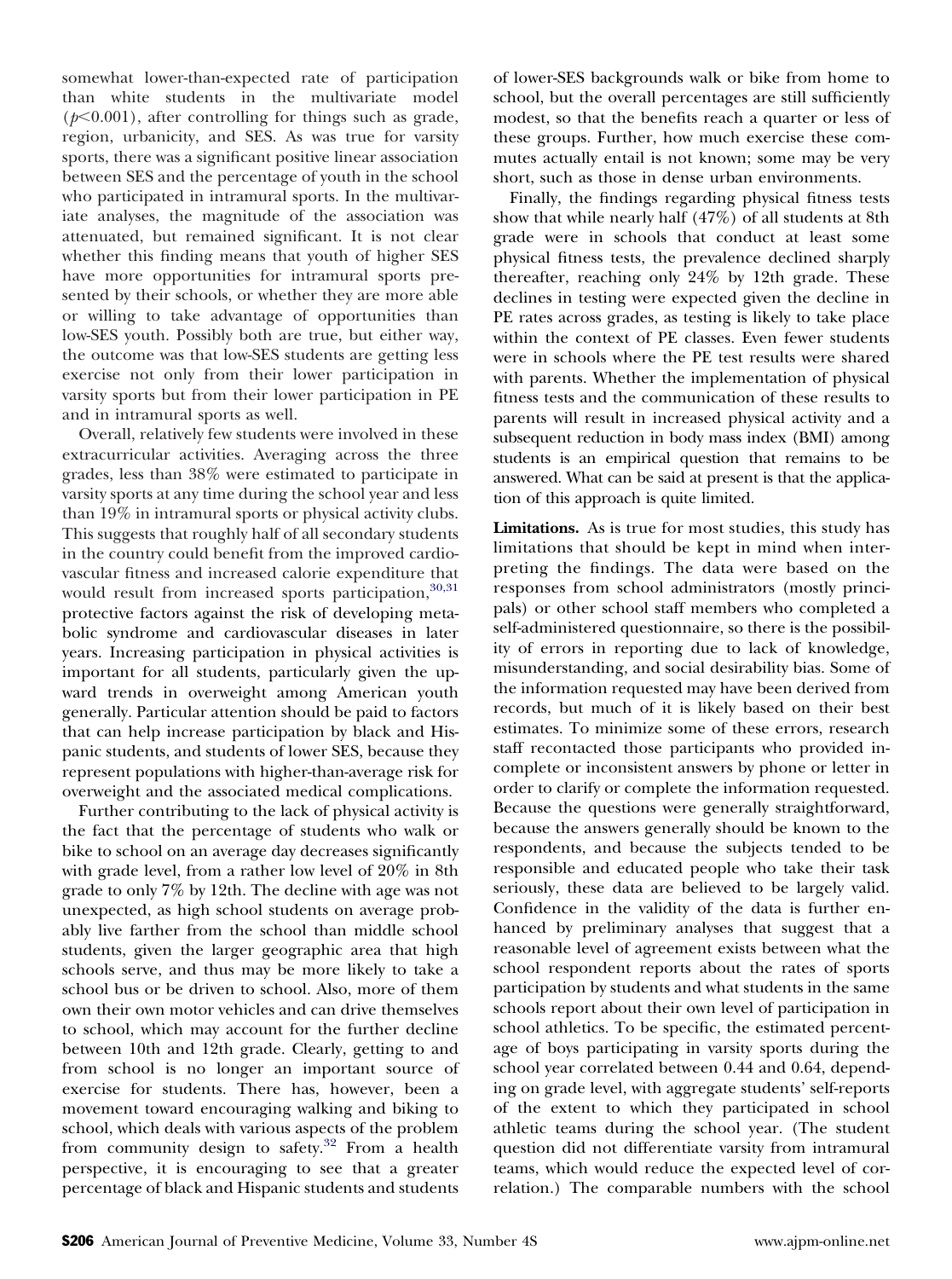<span id="page-12-0"></span>respondent's estimate of the percentage of girls participating in varsity sports were between 0.40 and 0.64. (All correlations were significant at  $p<0.001$ .)

Although the student sample sizes were large, it was not possible to analyze data for the various Hispanic subgroups separately nor to disaggregate the residual racial/ethnic category of "other." The extent to which the findings of the study apply to racial/ethnic groups not distinguished in the present study is unknown. Finally, some of the differences examined were not statistically significant despite what at times appeared to be large and important differences.

Notwithstanding these limitations, this study includes a large nationally representative sample of schools and of students in them. This permitted the simultaneous examination of both school-level variables and several important student-level characteristics in recent years.

## Conclusion

This study documents the large differences that exist across grades and across particular population subgroups in participation in school-based physical activities by American students, whether in terms of their PE participation or their participation in interscholastic or intramural sports. Participation rates in PE and intramural (but not varsity) sports fall sharply with increasing grade level. Black and Hispanic youth, as well as students of lower SES—all of whom were overrepresented among the overweight and obese $5,7,9$ —were less likely to participate in varsity and intramural sports than were white students and those of higher SES, respectively. Changing the physical activity levels of students should be a goal that is integrated into larger efforts to develop, test, and implement comprehensive, theoretically based interventions supported by evi-dence, as some have suggested.<sup>[33–35](#page-13-0)</sup> Insofar as some of the differences observed in school-related exercise levels were the result of disparities in the resources available to the schools that serve higher-risk children, it follows that bringing resources into a more equitable distribution may be a necessary part of the solution to the obesity epidemic among children. The authors intend to extend the present work in at least two directions—by continuing to track these conditions in American schools into future years, in order to assess important changes in school environments that increasingly seem likely to occur, and by extending the analyses of the individual- and school-level measures of exercise and sports participation to determine their relationships with self-reported exercise levels more generally, as well as with BMI and overweight among American adolescents.

is funded by the Robert Wood Johnson Foundation. The Monitoring the Future study is funded by the National Institute on Drug Abuse (DA01411).

Several staff members on the YES project provided valuable assistance in the preparation of this study. They include Jonathon Brenner, Virginia Laetz, Deborah Kloska, and Kathryn Johnson.

No financial disclosures were reported by the authors of this paper.

## **References**

- 1. Patrick K, Norman GJ, Calfas KJ, et al. Diet, physical activity, and sedentary behaviors as risk factors for overweight in adolescence. Arch Pediatr Adolesc Med 2004;158:385–90.
- 2. U.S. Department of Health and Human Services. Physical Activity and Health: A Report of the Surgeon General. Atlanta GA: Centers for Disease Control and Prevention, 1996.
- 3. National Association for Sport and Physical Education and the American Heart Association. 2006 shape of the nation report: status of physical education in the USA. Reston VA: National Association for Sport and Physical Education, 2006.
- 4. Kelder SH, Perry CL, Klepp KI, Lytle LL. Longitudinal tracking of adolescent smoking, physical activity, and food choice behaviors. Am J Public Health 1994;84:1121–6.
- 5. Delva J, O'Malley PM, Johnston LD. Racial/ethnic and socioeconomic status differences in overweight and health-related behaviors among American students: national trends 1986–2003. J Adolesc Health 2006;39: 536–45.
- 6. Johnston LD, O'Malley PM. Obesity among American adolescents: tracking the problem and searching for causes (Youth, Education, & Society Occasional Paper No. 3). Ann Arbor MI: Institute for Social Research; 2003. Available online at: [http://www.yesresearch.org/pubs.html#reports.](http://www.yesresearch.org/pubs.html%23reports)
- 7. Jolliffe D. Extent of overweight among U.S. children and adolescents from 1971 to 2000. Int J Obes 2003;28:4–9.
- 8. Kimm SY, Obarzanek E. Childhood obesity: a new pandemic of the new millennium. J Pediatr 2002;110:1003–7.
- 9. Ogden CL, Carroll MD, Curtin LR, McDowell MA, Tabak CJ, Flegal KM. Prevalence of overweight and obesity in the United States, 1999–2004. JAMA 2006;295:1549–55.
- 10. Burgeson CR, Wechsler H, Brener ND, Young JC, Spain CG. Physical education and activity: results from the School Health Policies and Programs Study 2000. J Sch Health 71;7:279–93.
- 11. Heath GW, Pratt M, Warren CW, Kann L. Physical activity patterns in American high school students. Arch Pediatr Adolesc Med 1994;148: 1131–6.
- 12. Centers for Disease Control and Prevention. Surveillance summaries, May 21, 2004. MMWR 2004;53:(No. SS-2).
- 13. Delva J, Johnston LD, O'Malley PM. Obesity and lifestyle behaviors among American adolescents: a study of SES, gender, and racial/ethnic differences 1986–2003 (Youth, Education, & Society Occasional Paper No. 6). Ann Arbor MI: Institute for Social Research; 2005. Available online at: [http://www.yesresearch.org/pubs.html#reports.](http://www.yesresearch.org/pubs.html%23reports)
- 14. Aaron DJ, Storti KL, Roberston RJ, et al. Longitudinal study of the number and choice of leisure time physical activities from mid to late adolescence. Arch Pediatr Adolesc Med 2002;156:1075–80.
- 15. Bradley CB, McMurray RG, Harrell JS, et al. Changes in common activities of 3rd through 10th graders: the CHIC study. Med Sci Sports Exerc 2000; 32:2071–8.
- 16. Caspersen CJ, Pereira MA, Curan KM. Changes in physical activity patterns in the United States, by sex and cross-sectional age. Med Sci Sports Exerc 2000;32:1601–9.
- 17. Sallis JF. Epidemiology of physical activity and fitness in children. Crit Rev Food Sci Nutr 2000;33:4/5:403–8.
- 18. Trost SG, Pate RR, Sallis JF, et al. Age and gender differences in objectively measured physical activity in youth. Med Sci Sports Exerc 2002;34:350–5.
- 19. Institute of Medicine Committee on Understanding and Eliminating Racial and Ethnic Disparities in Health Care. Unequal treatment: confronting racial and ethnic disparities in health care. Washington DC: IOM, 2002.
- 20. U.S. Department of Health and Human Services Agency for Healthcare Research and Quality. 2005 National Healthcare Disparities Report. Rockville, MD: USDHHS (AHRQ Publication No. 06-0017); 2005.

The Youth, Education, and Society (YES) project is part of a larger research initiative, entitled Bridging the Gap: Research Informing Policy and Practice for Healthy Youth Behavior. It